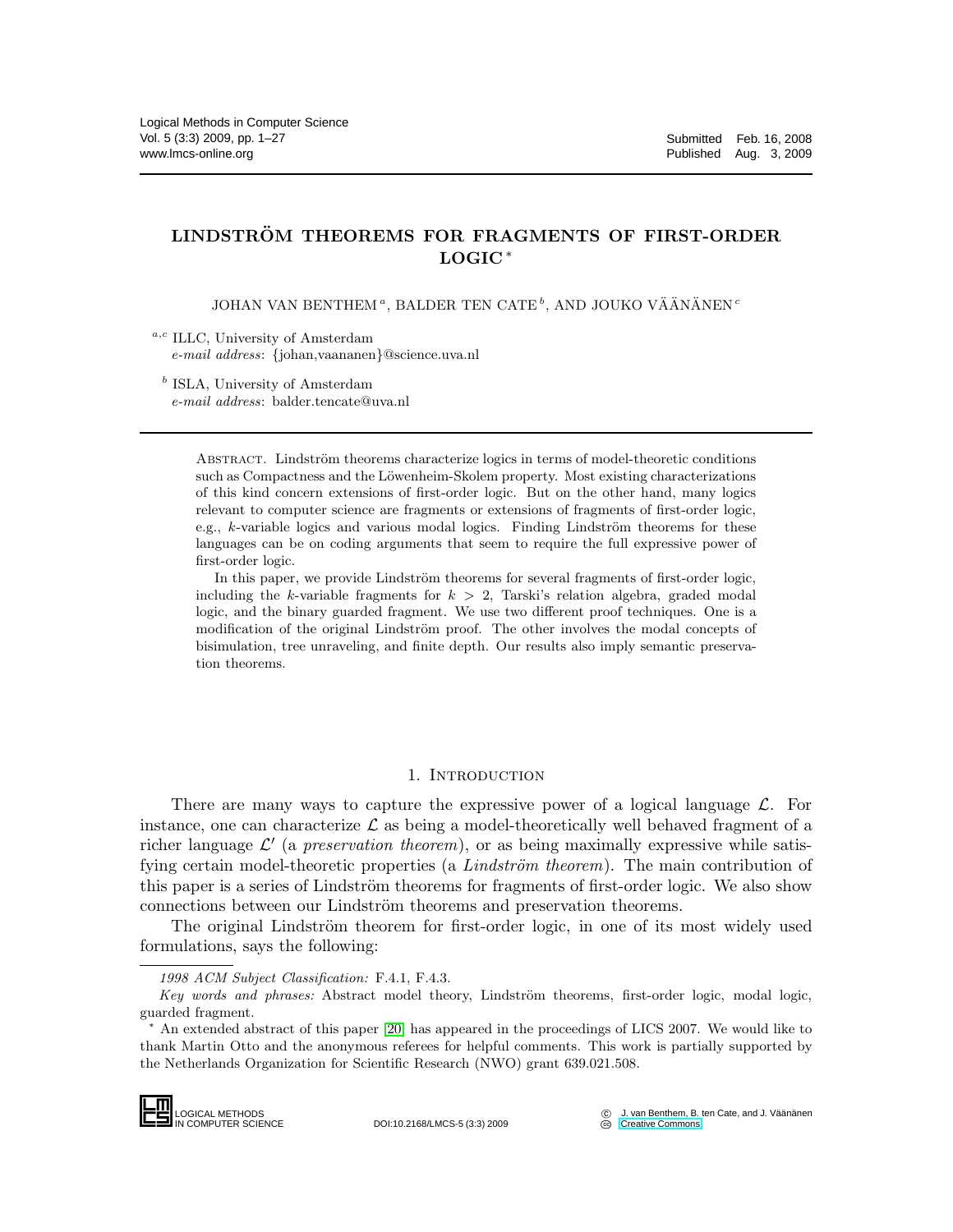

Figure 1: Fragments of first-order logic

The first-order Lindström Theorem [\[13\]](#page-26-1) An extension of first-order logic satisfies Compactness and the Löwenheim-Skolem property if and only if it is no more expressive than first-order logic.

There are several other versions of the theorem, characterizing first-order logic for instance in terms of Compactness and invariance for potential isomorphisms (the 'Karp Property'). Analogues of this result have been obtained for various extensions of first-order logic. On the other hand, few Lindström theorems are known for *fragments* of first-order logic. One notable example is Van Benthem's recent Lindström theorem for modal logic:

**The modal Lindström theorem** [\[24\]](#page-26-2) An extension of basic modal logic satisfies Compactness and Bisimulation Invariance if and only if it is no more expressive than basic modal logic.  $\frac{1}{2}$  $\frac{1}{2}$  $\frac{1}{2}$ 

We are not aware of a similar characterization for modal logic involving the Löwenheim-Skolem property. Note that first-order logic itself is a compact proper extension of modal logic that has the latter property.

Our primary motivation for considering fragments comes from computer science logic. Many logics relevant to computer science are fragments (or non-FO extensions of fragments) of first-order logic, for example k-variable logics and various modal logics. Finding Lindström theorems for such languages can be a challenging problem, since most techniques used in the past to prove Lindström theorems rely on coding arguments that seem to require the full expressive power of first-order logic. For a recent survey of Lindström theorems in a general setting, see [\[10\]](#page-26-3). Another motivation is that, by widening our domain of study to logics not necessarily extending first-order logic, we may come to know more about first-order logic itself.

We follow two global lines of attack. First, we take the original Lindström theorem for first-order logic and generalize the proof as much as possible. In this way, we obtain Lindström theorems for the finite variable fragments  $FO<sup>k</sup>$  with  $k > 2$  and Tarski's relation algebra. Next, we take the modal Lindström theorem as a starting point, and try to generalize it to richer languages. In this way, we obtain Lindström theorems for graded modal logic (on arbitrary Kripke structures and on trees) and the binary guarded fragment.

Many open questions remain. For example, we have not been able to find Lindström theorems for the two-variable fragment or the full guarded fragment.

<span id="page-1-0"></span><sup>1</sup>By *extensions of basic modal logic* we mean language extensions, not axiomatic extensions.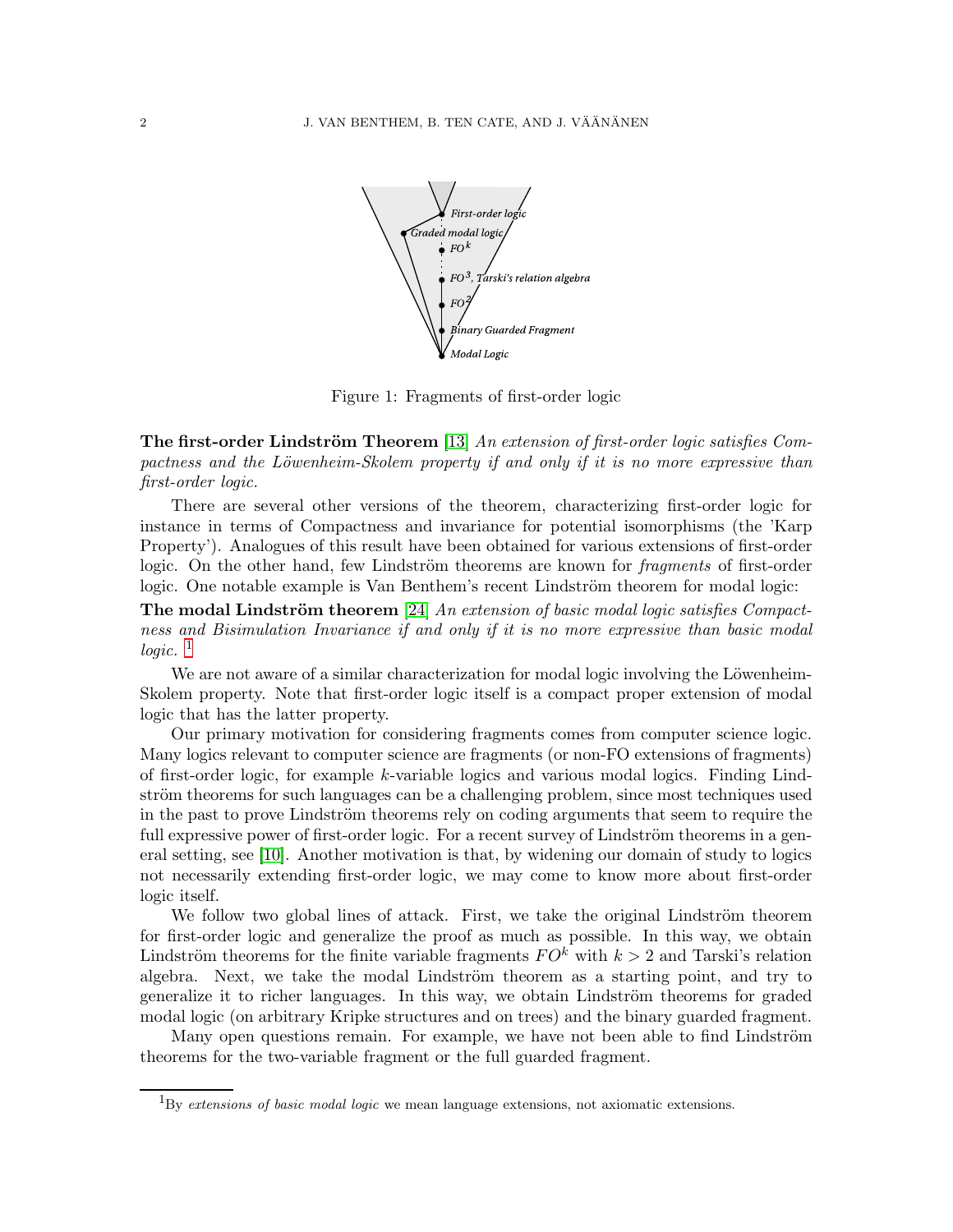#### 2. From first-order logic downwards

In this first part, we take the classic Lindström theorem as a starting point, and we show that the proof generalizes to certain fragments of first-order logic.

2.1. A strengthening of the Lindström theorem for first-order logic over binary vocabularies. The first-order Lindström theorem uniquely characterizes first-order logic in terms of Compactness and the Löwenheim-Skolem property within the class of all its extensions. As we will show in this section, this result can be improved: first-order logic can be characterized in terms of Compactness and the Löwenheim-Skolem property within the class of all extensions of the three-variable fragment  $FO^3$ , if we consider vocabularies consisting only of unary and binary relation symbols. The proof is not substantially more difficult than that of the original Lindström theorem, requiring mainly some extra care with coding partial isomorphisms and back-and-forth behaviour. But this simple strengthening will allow us to obtain a number of new results on Tarski's relation algebra, as well as finite variable fragments.

To keep things simple, we will work with a fixed relational signature consisting of a set of unary relation symbols and a set of binary relation symbols, both countably infinite.

By an *abstract logic* we mean a pair  $\mathcal{L} = (Fml_{\mathcal{L}}, \models_{\mathcal{L}})$ , where  $Fml_{\mathcal{L}}$  is the set of sentences of  $\mathcal L$  and  $\models_{\mathcal L}$  is a binary truth relation between  $\mathcal L$ -sentences and models. If no confusion arises, we will sometimes write  $\mathcal L$  for  $\mathsf{Fml}_\mathcal L$  and  $\models$  for  $\models_\mathcal L$ . We assume that  $\mathcal L$ -sentences are preserved under isomorphisms, and that  $\mathcal L$  has the following properties:

 $\blacktriangleright$  closure under Boolean connectives: for every  $\phi \in \mathcal{L}$  there is a sentence  $\psi \in \mathcal{L}$  expressing its negation (i.e., for all models M,  $M \models \psi$  iff  $M \not\models \phi$ ), and for every  $\phi, \psi \in \mathcal{L}$  there is a sentence  $\chi \in \mathcal{L}$  expressing the conjunction of  $\phi$  and  $\psi$ .

 $\triangleright$  closure under renamings: for every mapping  $\rho$  sending relation symbols to relation symbols of the same arity, and for every sentence  $\phi \in \mathcal{L}$ , there is a sentence  $\psi \in \mathcal{L}$  such that for all models  $M, M \models \psi$  iff  $\rho(M) \models \phi$ .

ightharpoontal closure under relativisation by unary predicates: for every sentence  $\phi \in \mathcal{L}$  and unary relation symbol P, there is a sentence  $\psi \in \mathcal{L}$  such that for all models  $M, M \models \psi$  iff  $M^P \models \phi$ , with  $M^P$  the submodel of M induced by the subset defined by P.

Examples of abstract logics in this sense include first-order logic  $(FO)$  and its k-variable fragments  $(FO^k)$ , with  $k \geq 1$ .

Given two abstract logics,  $\mathcal L$  and  $\mathcal L'$ , we say that  $\mathcal L$  extends  $\mathcal L'$  (or,  $\mathcal L'$  is contained in L, denoted by  $\mathcal{L}' \subseteq \mathcal{L}$ , if there is a map  $f : \mathsf{Fml}_{\mathcal{L}'} \to \mathsf{Fml}_{\mathcal{L}}$  preserving truth in the sense that, for all models M and sentences  $\phi \in \mathcal{L}'$ ,  $M \models_{\mathcal{L}'} \phi$  iff  $M \models_{\mathcal{L}} f(\phi)$ .

An abstract logic  $\mathcal L$  has Compactness if for every set of  $\mathcal L$ -formulas  $\Sigma$ , if every finite subset of  $\Sigma$  is satisfiable then the entire set  $\Sigma$  is satisfiable. An abstract logic  $\mathcal L$  has the Löwenheim-Skolem property if every satisfiable set of  $\mathcal L$ -formulas has a countable model.

First, we show that each compact extension of  $FO$  (in fact, already of  $FO^2$ ) has the "finite occurrence property".

<span id="page-2-0"></span>**Lemma 2.1** (Finite occurrence property). Let  $\mathcal{L}$  be any abstract logic extending  $FO^2$  that has Compactness. Then for any  $\phi \in \mathcal{L}$  there is a finite set of relation symbols  $REL(\phi)$  such that the truth of  $\phi$  in any model is independent of the denotation of relation symbols outside  $REL(\phi)$ .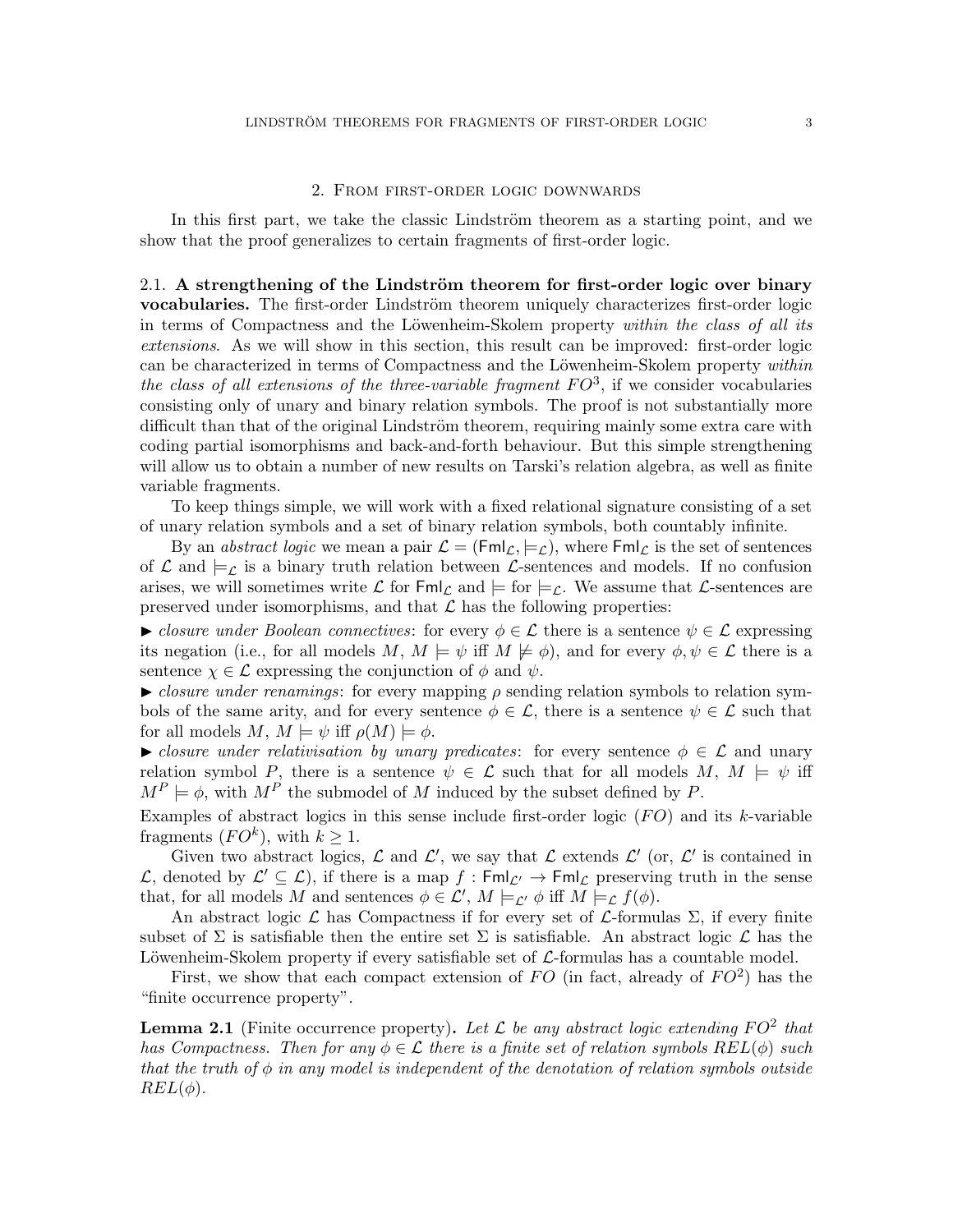

<span id="page-3-1"></span>Figure 2: Model from the proof of Lemma [2.2.](#page-3-0)

Proof. A standard argument, cf. [\[8\]](#page-26-4): since our vocabulary contains infinitely many unary and binary relation symbols, there are renamings  $\rho_1, \rho_2$  whose range is disjoint. Take any  $\phi \in$  $\mathcal{L}$ , and let  $\phi_1, \phi_2$  be its renamings according to  $\rho_1$  and  $\rho_2$ . Let  $\Sigma = {\forall x_1 \dots x_k (\rho_1(R)(x_1 \dots x_k) \leftrightarrow \rho_2]}$  $\rho_2(R)(x_1 \ldots x_k)$  | R a k-ary relation symbol}. Then  $\Sigma \models \phi_1 \leftrightarrow \phi_2$ , and hence, by Compactness, a finite subset  $\Sigma' \subseteq \Sigma$  implies  $\phi_1 \leftrightarrow \phi_2$ . We can pick for  $REL(\phi)$  the relation symbols occurring in  $\Sigma'$ . Note that, in case of binary vocabularies, all formulas in  $\Sigma$  belong to  $FO^2$ .  $\Box$ 

The key to the proof of our improved Lindström theorem is the following observation:

<span id="page-3-0"></span>**Lemma 2.2.** Let  $\mathcal{L}$  be any abstract logic with the Löwenheim-Skolem property and the Finite Occurrence Property, such that  $\mathcal L$  extends  $FO^3$  and is not contained in FO. Then " $\mathcal L$  can relatively projectively define finiteness": there is a formula  $\psi \in \mathcal{L}$  with a unary predicate N such that, for each  $n \in \mathbb{N}$ , there is a model of  $\psi$  with exactly n elements satisfying N, while no model of  $\psi$  has infinitely many elements satisfying N.

*Proof.* The basic idea is the same as in traditional proofs of the Lindström theorem (e.g., [\[8\]](#page-26-4)). Our main contribution is to show that, in the case of binary vocabularies, the coding argument requires only three variables.

Take any  $\phi \in \mathcal{L}$  not belonging to FO. Then for each  $k \in \mathbb{N}$ , there are models  $\mathfrak{A}_k \models \phi$ and  $\mathfrak{B}_k \not\models \phi$  that are potentially isomorphic up to back-and-forth depth k. At the same time, no potentially isomorphic models can disagree on the sentence  $\phi$ . We can describe this situation *inside*  $\mathcal{L}$ . The construction is outlined in Figure [2.](#page-3-1)

The model depicted in Figure [2](#page-3-1) describes two models, connected via a collection of partial isomorphisms, that disagree on the sentence  $\phi$ . The most important feature is that, if N is an infinite set, then the collection of partial isomorphisms constitutes a potential isomorphism, whereas if N is finite (say, of size k), the collection of partial isomorphisms constitutes a potential isomorphism up to back-and-forth depth k.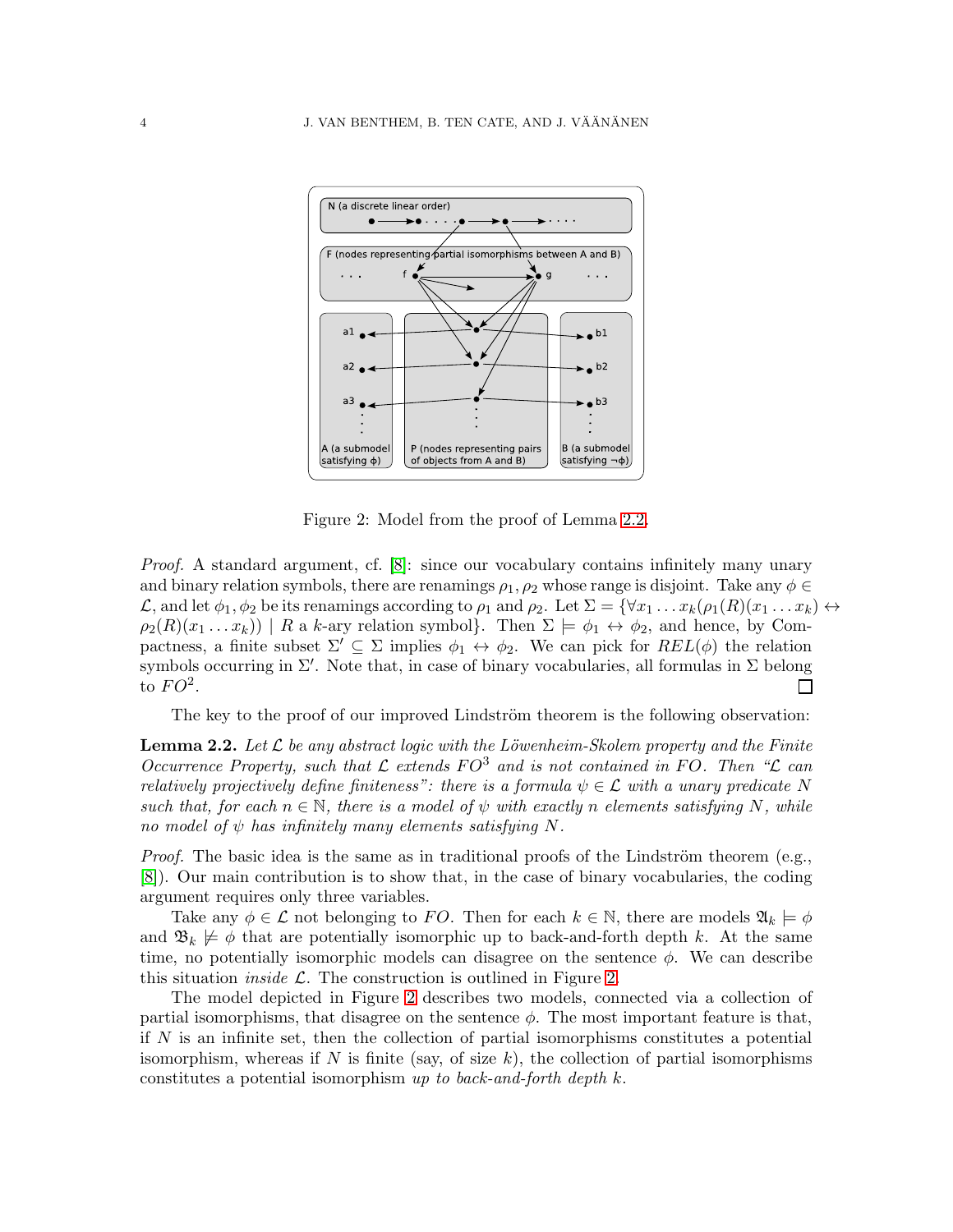More precisely,  $A$  and  $B$  are unary predicates defining the domains of two (sub)models, P is a unary predicate whose elements denote pairs from  $A \times B$ , and the elements of F represent partial isomorphisms (i.e., sets of pairs constituting structure preserving bijections). The arrows represent a binary relation  $R$ . For instance, in the given example,  $f$  represents the partial isomorphism  $\{(a_1, b_1), (a_2, b_2)\}\$ , and g represents the partial isomorphism that extends f with the pair  $(a_3, b_3)$ . The elements of the linearly ordered set N will be used to associate a finite index to each partial isomorphism.

**Claim:** Each of the following properties of this model can be expressed by a sentence of  $\mathcal{L}$ :

- (1) Every  $p \in P$  is associated to a pair from  $A \times B$ .
- (2) Every  $f \in F$  is associated to a set of elements of P that form a partial *bijection* between A and B.
- (3) Each such partial bijection preserves structure on the submodels defined by  $A$  and  $B$ , as far as the finitely many relations occurring in  $\phi$  are concerned (recall that  $\mathcal L$  has the Finite Occurrence Property).
- (4) Every  $f \in F$  has an associated 'index' from N.
- $(5)$  N is linearly ordered by R, such that there is a minimal element, and each non-maximal element has an immediate successor (in particular, if  $N$  is infinite, then it contains an infinite ascending chain).
- (6) If  $fRg$  for  $f, g \in F$ , this means that g extends f (as a partial bijection), and that the index of  $q$  is the successor of the index of  $f$ .
- (7) The back-and-forth properties hold for partial isomorphisms whose index is not the maximal element of N.
- (8) Some  $f \in F$  has as its index the minimal element of N.
- (9) The submodels defined by A and B disagree on  $\phi$ . (Recall that  $\mathcal L$  is closed under the Boolean connectives and relativisation by unary predicates).

**Proof of claim:** The first eight properties can already be expressed in  $FO^3$  by a clever reuse of variables, and the ninth property can be expressed in  $\mathcal L$  by closure under the Boolean connectives and relativisation by unary predicates.

For instance, the third property can be expressed as the conjunction of all  $FO^3$ -formulas of the following forms, where  $S \in REL(\phi)$  is a binary relation symbol, and  $Q \in REL(\phi)$  is a unary relation symbol:

$$
\forall xy \Big( Px \wedge Py \wedge \exists z (Fz \wedge Rzx \wedge Rzy) \rightarrow (\exists z (Rxz \wedge Az \wedge \exists x (Ryx \wedge Ax \wedge Szx))
$$

$$
\leftrightarrow \exists z (Rxz \wedge Bz \wedge \exists x (Ryx \wedge Bx \wedge Szx)))
$$

and

$$
\forall x \Big( Px \to \big(\exists z (Rxz \land Az \land Qz) \leftrightarrow \exists z (Rxz \land Bz \land Qz) \big) \Big)
$$

Note that we crucially use the fact that the signature consists of unary and binary relations only.  $\Box$ 

Let  $\chi$  be the conjunction of all these L-sentences. By the above assumptions,  $\chi$  has models in which  $N$  has arbitrarily large finite cardinality (this follows from the existence, for each  $k \in \mathbb{N}$ , of models disagreeing on  $\phi$  that are potentially isomorphic up to back-andforth depth k). However, there is no model of  $\chi$  in which N is an infinite set. For, suppose there were. Let  $\theta$  be a formula expressing that a fresh binary relation symbol S denotes a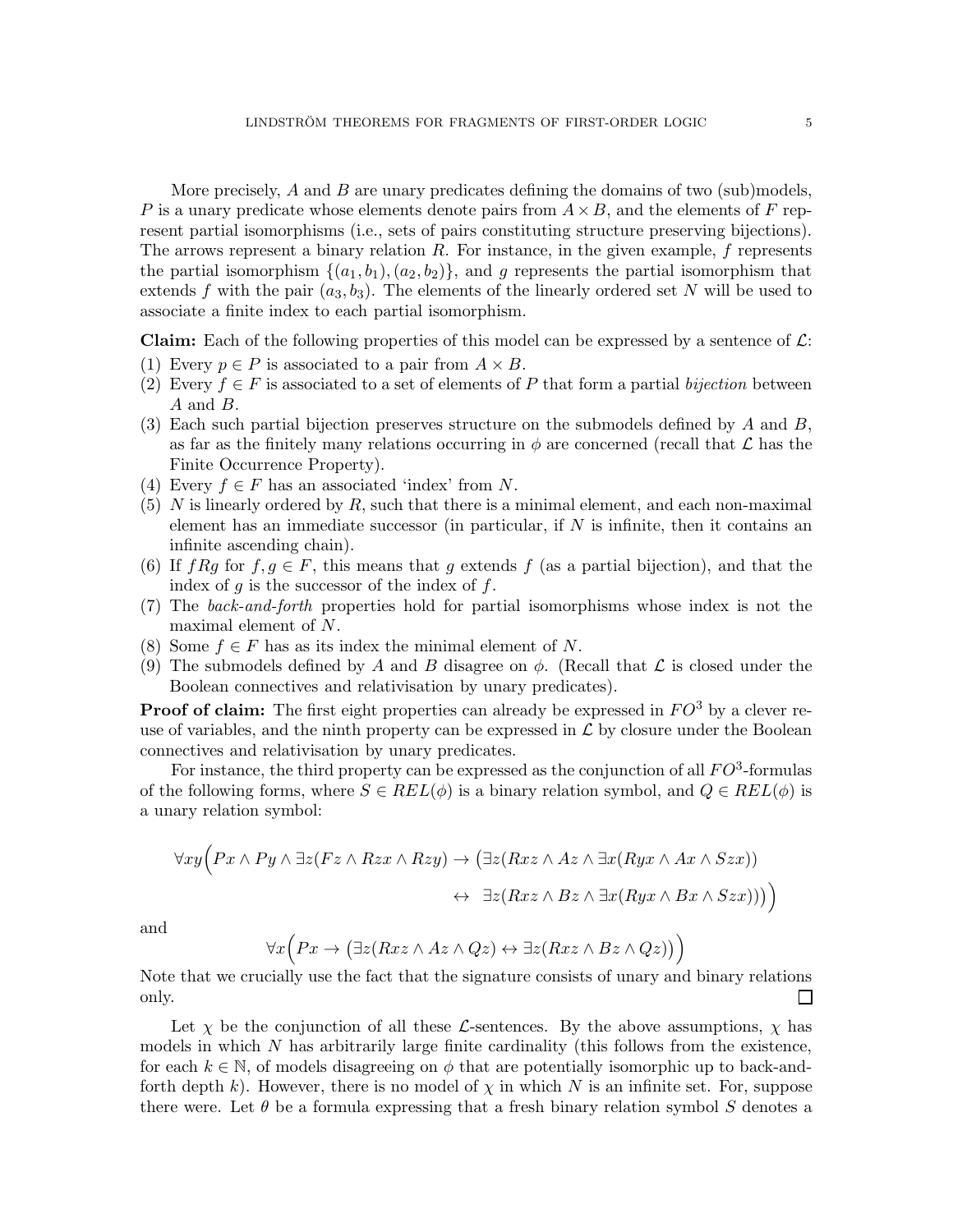linear order without maximal element on the set denoted by  $N$ , thus forcing  $N$  to denote an infinite set. Then  $\chi \wedge \theta$  would also be satisfiable, hence, by the Löwenheim-Skolem property, it would have a countable model. In other words,  $\chi$  would have a countable model in which N denotes an infinite set. In countable models, being potentially isomorphic means being isomorphic; thus, there would be isomorphic models disagreeing on  $\phi$ , which contradicts  $\mathcal{L}$ 's invariance for isomorphisms.

In other words,  $\chi$  relatively projectively defines finiteness.

 $\Box$ 

<span id="page-5-0"></span>**Theorem 2.3.** An abstract logic extending  $FO^3$  is contained in FO iff it satisfies both Compactness and the Löwenheim-Skolem property.

*Proof.* If an abstract logic is contained in  $FO$ , then, clearly, it satisfies Compactness and the Löwenheim-Skolem property. If, on the other hand, an abstract logic  $\mathcal L$  extends  $FO^3$  but is not contained in  $FO$ , then it must lack either the Löwenheim-Skolem property or Compactness. For, suppose that  $\mathcal L$  satisfies the Löwenheim-Skolem property and Compactness. Let  $\psi(N)$  be any *L*-sentence projectively defining finiteness (cf. Lemma [2.2\)](#page-3-0), and for each  $k \in \mathbb{N}$ , let  $\chi_k$  be an  $FO^3$ -formula expressing that there are at least k distinct N-elements (by reusing bound variables as in  $\exists x(Nx \land \exists y(Ny \land Rxy \land \exists x(Nx \land Ryx \land \cdots)))$ ). Then every finite subset of  $\{\chi_k \mid k \in \mathbb{N}\} \cup \{\psi(N)\}\$  has a model while the entire set has no model. This contradicts the Compactness property.  $\Box$ 

The following results can be proved in a similar fashion:

<span id="page-5-2"></span>**Theorem 2.4.** An abstract logic extending  $FO^3$  is contained in FO iff it satisfies Compactness and invariance for potential isomorphisms.

Proof sketch. An analogue of Lemma [2.2](#page-3-0) can be proved where the Löwenheim-Skolem property is replaced by invariance for potential isomorphisms. Indeed, the proof is even shorter than the proof of Lemma [2.2](#page-3-0) itself, as the last step can be dropped. Given this, we can proceed just as in the proof of Theorem [2.3.](#page-5-0)  $\Box$ 

<span id="page-5-1"></span>**Theorem 2.5.** A concrete abstract logic extending  $FO^3$  is contained in FO iff it satisfies the Löwenheim-Skolem property and the Finite Occurrence Property, and is recursively enumerable for validity.

Here, by "concrete" we mean that formulas can be coded as finite strings over some alphabet, in such a way that negation, conjunction, and relativisation are computable operations, and there is a computable translation from  $FO^3$ -formulas to formulas of the logic. Theorem [2.5](#page-5-1) follows from Lemma [2.2](#page-3-0) by closure under relativisation and the fact that satisfiability of  $FO^3$  formulas on finite models is undecidable [\[6\]](#page-26-5), hence not recursively enumerable.

Note that these results all rely on our restriction to at most binary relation symbols. In the case with at most k-ary relations  $(k \geq 1)$ , analogous results hold for  $FO^{k+1}$ . For the case of  $k = 1$ , the argument is slightly different. For the sake of completeness, we give an outline of it below (similarly, analogues of Theorems [2.4](#page-5-2) and [2.5](#page-5-1) can be shown for  $k = 1$ ). See also the Lindström theorem for monadic first-order logic in [\[21\]](#page-26-6).

**Theorem 2.6.** Over unary vocabularies, an abstract logic extending  $FO^2$  is contained in  $FO$  iff it satisfies both Compactness and the Löwenheim-Skolem property.

*Proof sketch.* If an abstract logic is contained in  $FO$ , then, clearly, it satisfies Compactness and the Löwenheim-Skolem property. Conversely, let  $\mathcal L$  be any abstract logic extending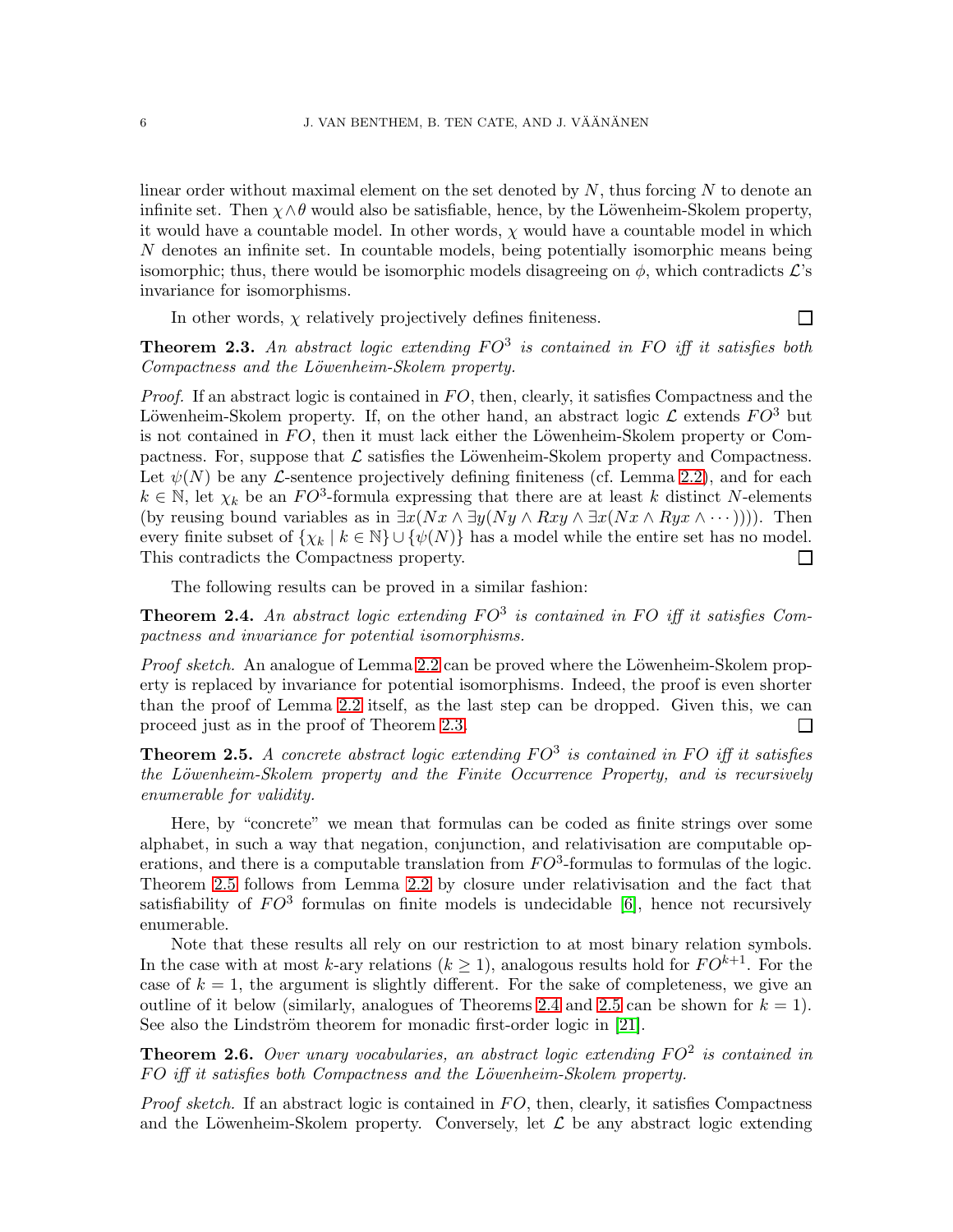$FO^2$  that is not contained in FO. Let  $\phi \in \mathcal{L}$  be non-first-order, i.e., for every  $k \geq 0$ , there are models  $M, N$  disagreeing on  $\phi$  such that M and N are potentially isomorphic up to depth  $k$ .

By the same argument as in Lemma [2.1,](#page-2-0) we have that  $\phi$  depends only on finitely many (unary) predicates  $P_1, \ldots, P_n$ . Moreover, it can be easily seen that two structures are potentially isomorphic up to depth k for  $P_1, \ldots, P_n$  if and only if for each unary type  $\tau$ , either  $\tau$  is realized the same number of times in the two structures, or in both structures  $\tau$ is realized at least k times. By a *unary type* we mean here a function mapping  $P_1, \ldots, P_n$ to truth values. Similarly, two structures are potentially isomorphic (for unbounded depth) for  $P_1, \ldots, P_n$  if and only if for each unary type  $\tau$ , either  $\tau$  is realized the same number of times in the two structures, or in both structures  $\tau$  is realized infinitely many times.

Now, pick fresh unary predicates  $Q$ ,  $Q$  and infinitely many fresh unary predicates  $P_{\tau i}$ , for  $\tau$  a type and  $i \geq 1$ . The unary predicates  $Q, Q$  will be used to define two submodels, which will disagree on  $\phi$ , and the unary predicate  $P_{\tau i}$  will be used to code a potential isomorphism. As we pointed out already, in order to test for the existence of a potential isomorphism it is enough to count the number of times each unary type is realized. The predicate  $P_{\tau i}$ , intuitively, will denote the *i*-th element of type  $\tau$  in one of the two substructures, and they are used to compare the cardinalities between the two substructures. More specifically, consider the infinite theory  $\Sigma$  containing the following  $FO^2$ -sentences:

$$
\phi^Q \wedge \neg \phi^{\bar{Q}} \wedge \forall x (\bar{Q}x \leftrightarrow \neg Qx)
$$
  
\n
$$
\forall x (P_{\tau i}(x) \to \tau(x))
$$
  
\n
$$
\forall x (P_{\tau i}(x) \to \neg P_{\tau j}(x)) \text{ for } i \neq j
$$
  
\n
$$
\forall xy (Qx \wedge P_{\tau i}x \wedge Qy \wedge P_{\tau i}y \to x = y)
$$
  
\n
$$
\forall xy (\neg Qx \wedge P_{\tau i}x \wedge \neg Qy \wedge P_{\tau i}y \to x = y)
$$
  
\n
$$
\exists x.(Qx \wedge P_{\tau(i+1)}x) \to \exists x.(Qx \wedge x.P_{\tau i}x)
$$
  
\n
$$
\exists x.(\neg Qx \wedge P_{\tau(i+1)}x) \to \exists x.(\neg Qx \wedge P_{\tau i}x)
$$
  
\n
$$
\exists x (Qx \wedge Px \wedge \wedge_{1 \leq k < i} \neg P_{\tau k}x) \to \exists x.(Qx \wedge P_{\tau i}x)
$$
  
\n
$$
\exists x (\neg Qx \wedge Px \wedge \wedge_{1 \leq k < i} \neg P_{\tau k}x) \to \exists x.(\neg Qx \wedge P_{\tau i}x)
$$

$$
\exists x (Qx \land P_{\tau i} x) \leftrightarrow \exists x (\neg Qx \land P_{\tau i} x)
$$

for  $\tau$  any type and  $i, j \geq 1$ , and where  $\tau(x)$  is shorthand for  $\bigwedge_{\tau(P)=1} P(x) \wedge \bigwedge_{\tau(P)=0} \neg P(x)$ . The first sentence expresses that the two substructures disagree on  $\phi$ . The instances of the 2nd – 9th sentence above force the following: for all types  $\tau$  and natural numbers  $i > 0$ , a substructure (induced by Q or by  $\neg Q$ ) contains an element satisfying  $P_{\tau i}$  if and only if it contains at least i elements of type  $\tau$ . The instances of the last sentence above, finally, compare the cardinalities between the two structures. It follows that the theory  $\Sigma$  describes models in which the submodels induced by Q and  $\neg Q$  disagree on  $\phi$  and are potentially isomorphic.

Incidentally, note that if there are infinitely many elements of type  $\tau$ , the theory  $\Sigma$ cannot force each to satisfy some predicate  $P_{\tau i}$  (as can be seen by an omitting types argument), but it does force there to be infinitely many elements satisfying some predicate  $P_{\tau i}$ , which suffices for present purposes.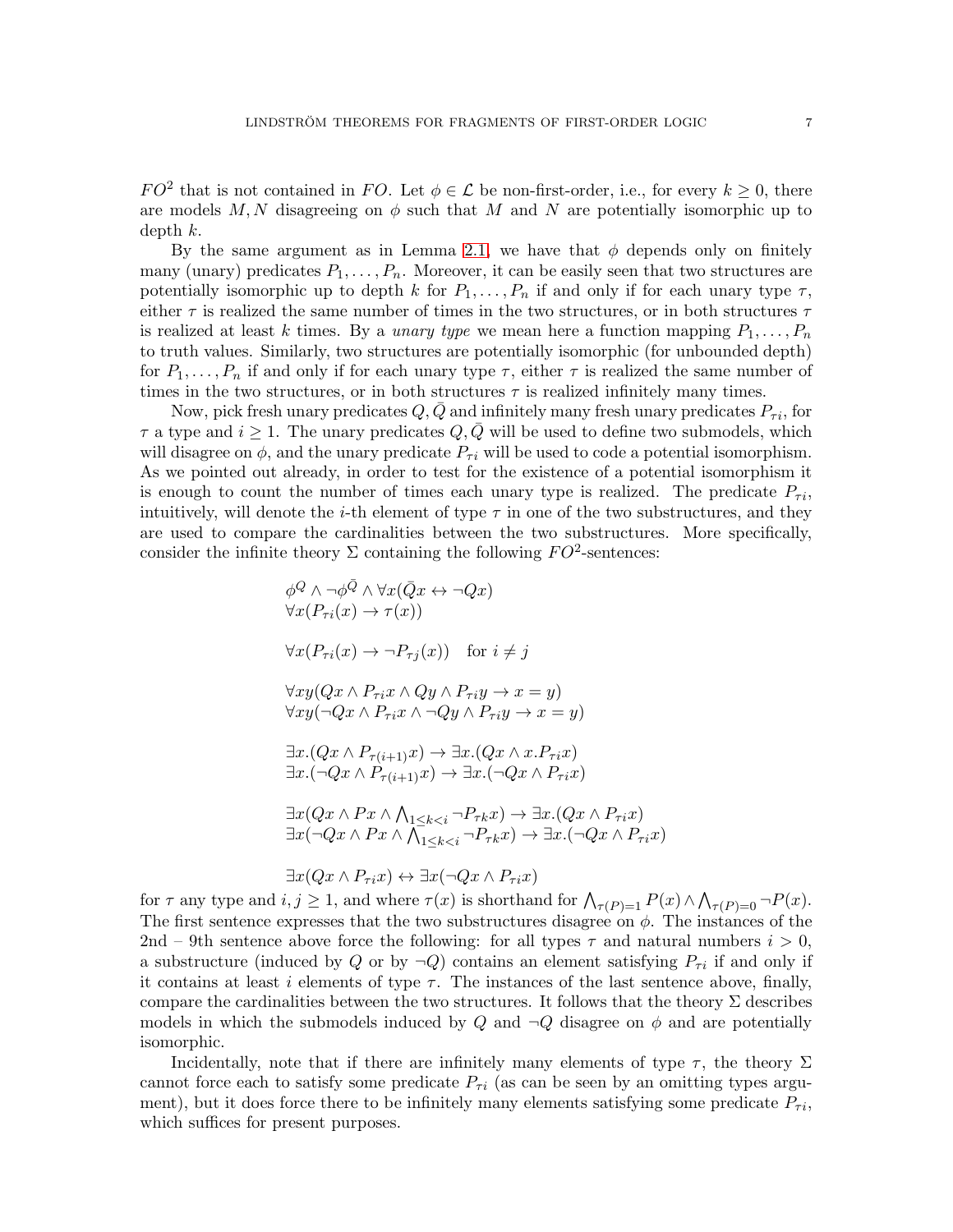Since, for every  $k \geq 0$ , there are models disagreeing on  $\phi$  such that the two are potentially isomorphic up to depth k, it can be shown that every finite subset of  $\Sigma$  is satisfiable. It follows that  $\mathcal L$  cannot have both Compactness and Löwenheim-Skolem, for, the entire theory  $\Sigma$  would have a countable model, and on countable structures, potential isomorphism implies isomorphism.  $\Box$ 

2.2. First application: Tarski's relation algebra. Tarski's relation algebra  $\mathcal{RA}$  [\[17\]](#page-26-7) is an algebraic language in which the terms denote binary relations. It has atomic terms R, S, ... ranging over binary relations (over some domain), constants  $\delta$  and ⊤ denoting the identity relation and the total relation, and operators  $\cap, -$ ,  $\bullet, \sim$  for taking the intersection, complement, composition and converse of relations. Thus, the syntax of  $\mathcal{R}\mathcal{A}$  is:

$$
\alpha \ ::= R \mid \delta \mid \top \mid \alpha \cap \beta \mid \alpha - \beta \mid \alpha \bullet \beta \mid \alpha \check{ }
$$

with  $R$  an element from some countably infinite set of variables standing for binary relations. An interpretation for this language is a set  $X$  together with an assignment of binary relations over  $X$  to the atomic terms. In other words, it is a first-order structure for the vocabulary that contains the atomic terms as binary relation symbols. We write  $\alpha \equiv \beta$  if, in each interpretation,  $\alpha$  and  $\beta$  denote the same binary relation, and we write  $\alpha \subseteq \beta$  if, in each interpretation,  $\alpha$  denotes a subrelation of the relation denoted by  $\beta$ .

In this section, we provide a Lindström-theorem for extensions of relation algebra. By an extended relation algebra we will mean any language obtained by extending the syntax of relation algebra with zero or more additional logical operations, where a logical operation is any operation that takes as input a fixed finite number of binary relations  $R_1, \ldots, R_n$ (over some set  $X$ ) and that produces a new binary relation  $S$  over the same set. We also require logical operations to respect isomorphisms, and to be *domain independent* in the following sense (familiar from database theory): the output relation S only depends on part of the domain X that participates in at least one pair belonging to an input relation  $R_i$ . An example of a domain dependent operation is the (unary) absolute complement operator, while the (binary) relative complement operator is domain independent. Another example of a domain dependent operator is the zero-ary operator that returns the total relation in case the domain  $X$  is infinite, and the empty relation otherwise. We disallow domain dependent operations, as they may cause the language to lose closure under relativisation.

**Lemma 2.7** (Closure under relativisation). Let  $\mathcal L$  be any extended relation algebra, let  $\alpha$  be any expression of  $\mathcal{L}$ , and let R be any relation variable. Then there is an expression of  $\mathcal{L}$ , which we denote by  $\alpha^{dom(R)}$  such that in every interpretation M, the denotation of  $\alpha^{dom(R)}$ in M is the denotation of  $\alpha$  in M', where M' is the submodel of M induced by the domain of  $R^M$ .

*Proof.* First, note that the expression  $\top_R := R \bullet \top \bullet R^{\smile}$  denote the total relation over the domain of R. Now,  $\alpha^{dom(R)}$  is obtained by uniformly replacing every atomic expression  $\alpha$ (i.e., the relational variables, as well as  $\overline{\top}$  and  $\delta$ ) by  $\alpha \cap \overline{\top}_R$ . A straightforward formula induction shows that  $\alpha^{dom(R)}$  satisfies the required conditions. The inductive step for complex expressions uses the fact that all operations of  $\mathcal L$  are domain independent. П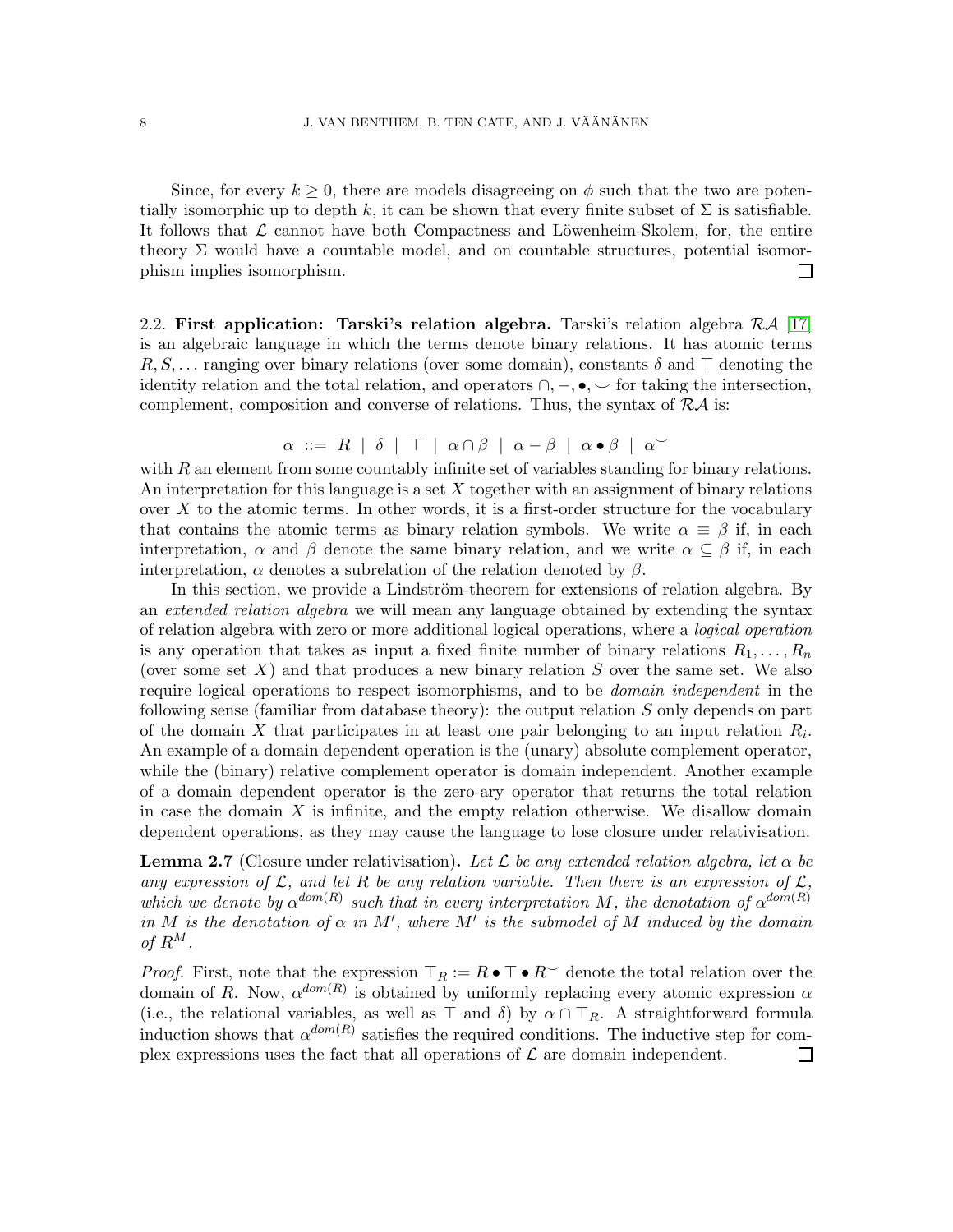One example of an extended relation algebra,  $\mathcal{R} \mathcal{A}_{FO}$ , is the extension of relation algebra with all first-order definable logical operations (see e.g. [\[25\]](#page-26-8)). Another example is  $\mathcal{RAT}$ , the extension of relation algebra with the *transitive closure* operation [\[15\]](#page-26-9).

The Compactness and Löwenheim-Skolem properties can be defined for extended relation algebras as usual. For instance, we say that an extended relation algebra  $\mathcal L$  has the Löwenheim-Skolem property if for every set of  $\mathcal{L}$ -expressions  $\Phi$ , if there is an interpretation under which  $\bigcap \Phi$  is a non-empty relation, then there is such an interpretation over a countable domain. As is not hard to see,  $R\mathcal{A}$  and  $R\mathcal{A}_{FO}$  satisfy both Compactness and the Löwenheim-Skolem property, whereas  $\mathcal{RAT}$  satisfies the Löwenheim-Skolem property but lacks Compactness.

The following Lindström-style theorem shows that all extended relation algebras containing non-first-order definable operations lack either Compactness or the Löwenheim-Skolem property.

## <span id="page-8-0"></span>**Theorem 2.8.** Let  $\mathcal{L}$  be any extended relation algebra with the Compactness and Löwenheim-Skolem properties. Then every logical operation of  $\mathcal L$  is first-order definable.

Proof. Lemma [2.2](#page-3-0) can be adapted to the relation algebra setting, allowing us to show that every extended relation algebra containing a non-elementary logical operation and having the Löwenheim-Skolem property can projectively define finiteness, and hence lacks Compactness. We will not spell out the details, but merely mention the following key points of the proof:

 $\triangleright$  For every first-order sentence  $\phi$  containing only three variables, in a signature consisting only of binary relations, there is a relation algebra expression  $\alpha$  such that for every model M,  $M \models \phi$  iff  $\alpha \equiv \top$  holds in M [\[17\]](#page-26-7).

► Unary relations can be mimicked by binary relations by systematically intersecting them with the identity relation.

In this way, every extended relation algebra gives rise to an abstract logic extending  $FO^3$ . Closure under relativisation of the logic is guaranteed by the domain independence of the logical operations of  $\mathcal{L}$ .  $\Box$ 

In other words, the extension of relation algebra with *all* elementary operations (a well-known structure in algebraic logic) is the greatest extension that satisfies Löwenheim-Skolem and Compactness. The same holds if we replace the Löwenheim-Skolem property by invariance for potential isomorphisms, or if we replace Compactness by recursive enumerability.

Theorem [2.8](#page-8-0) nicely complements a known result: every extended relation algebra with Craig interpolation can define all first-order definable operations [\[18\]](#page-26-10). Together, these results show that  $\mathcal{R}A_{FO}$  is the unique (up to expressive equivalence) extension of  $\mathcal{R}A$  satisfying Compactness, Löwenheim-Skolem, and Craig Interpolation.

2.3. Second application: finite variable fragments. In this section, we provide Lindström theorems for the finite variable fragments  $FO<sup>k</sup>$  with  $k > 3$ , over vocabularies consisting of unary and binary relation symbols only. It is well known that the finite variable fragments can be characterized as fragments of first-order logic using potential isomorphisms with a restricted number of pebbles: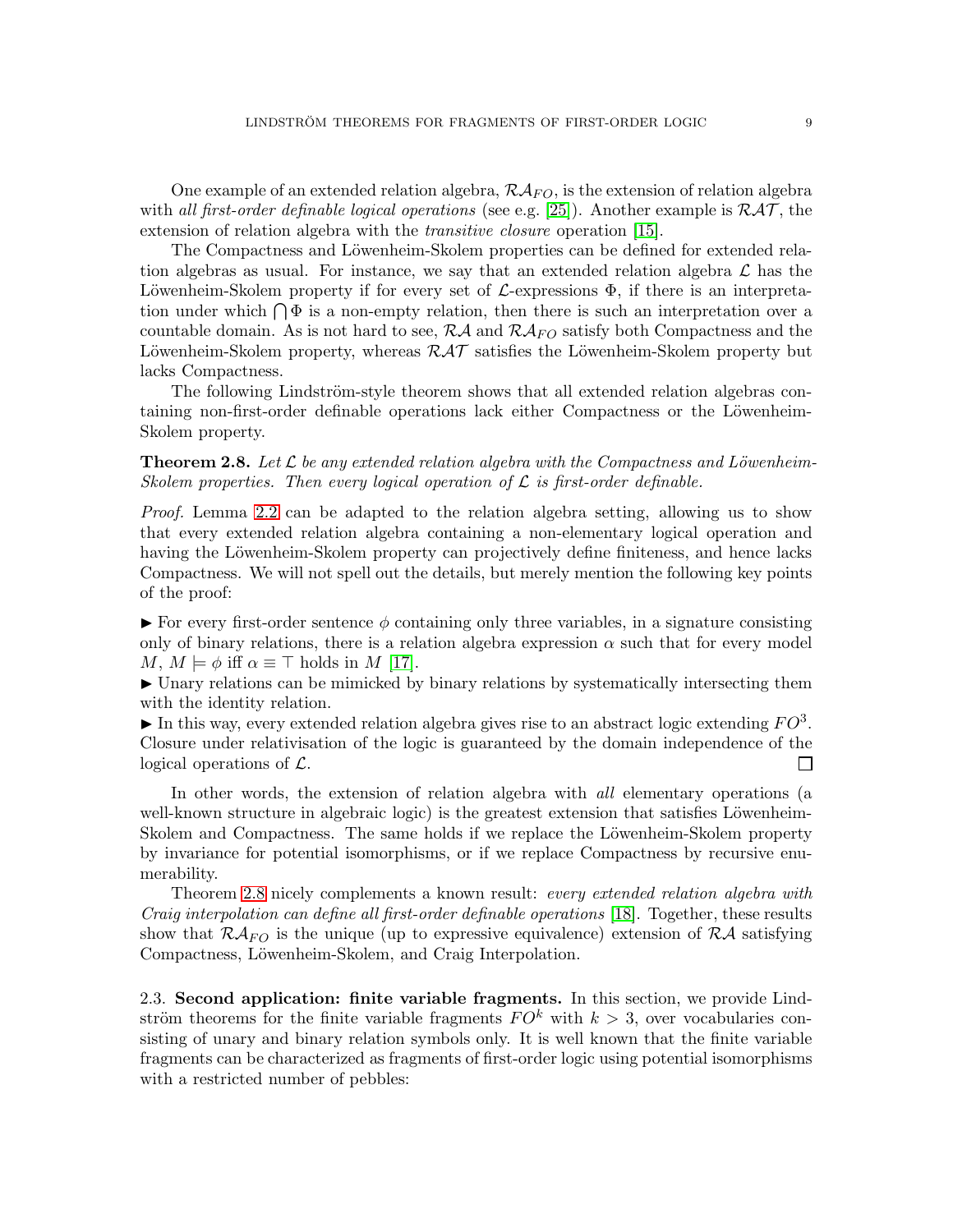**Definition 2.9.** (k-pebble potential isomorphisms) A k-pebble potential isomophism between  $M$  and  $N$  is a non-empty family  $F$  of finite partial isomorphisms  $f$  between  $M$ and N with  $|dom(f)| \leq k$  satisfying the following properties:

► Closure under restrictions: for all  $f \in F$  and  $f' \subseteq f$ , also  $f' \in F$ .

► Forth: for all  $\{(w_1, v_1), \ldots, (w_n, v_n)\}\in F$  with  $n < k$ , and  $w \in M$ , there is an  $v \in N$ such that  $\{(w_1, v_1), \ldots, (w_n, v_n), (w, v)\}\in F$ 

► Back: for all  $\{(w_1, v_1), \ldots, (w_n, v_n)\}\in F$  with  $n < k$ , and  $v \in N$ , there is an  $w \in M$ such that  $\{(w_1, v_1), \ldots, (w_n, v_n), (w, v)\} \in F$ 

<span id="page-9-0"></span>Fact 2.10.  $FO^k$  is (up to logical equivalence) the fragment of FO invariant for k-pebble potential isomorphisms  $(k \geq 1)$ .

For a proof of Fact [2.10](#page-9-0) see for instance [\[1\]](#page-26-11).

Using Lemma [2.2,](#page-3-0) we can turn this into the following Lindström characterization (remember that we only consider unary and binary relation symbols):

<span id="page-9-1"></span>**Theorem 2.11** (Lindström theorem for  $FO^k$ ). Let  $k \geq 3$ . An abstract logic extending  $FO^k$ satisfies Compactness and invariance for k-pebble potential isomorphisms iff it is no more expressive than  $FO^k$ .

*Proof.* Consider any abstract logic  $\mathcal{L}$  extending  $FO^3$  that has Compactness and is invariant for k-pebble potential isomorphisms. Then in particular it is invariant for potential isomor-phisms, and therefore by Theorem [2.4](#page-5-2) it must be contained in  $FO$ . But then, by Fact [2.10,](#page-9-0) it must be contained in  $FO^k$ .  $\Box$ 

Theorem [2.11](#page-9-1) can also be seen as a strengthening of the classical preservation result in Fact [2.10](#page-9-0) (for  $k \geq 3$ , and on binary vocabularies). Indeed, it implies (and in fact is equivalent to, as we will explain) the following "generalized preservation theorem":

<span id="page-9-2"></span>**Corollary 2.12.** Let  $k > 3$ . Let  $\mathcal{L}$  be any abstract logic extending FO<sup>k</sup> with Compactness. Then  $FO<sup>k</sup>$  is the fragment of  $\mathcal L$  invariant for k-pebble potential isomorphisms (up to logical equivalence). In particular,  $FO^k$  is the fragment of FO invariant for k-pebble potential isomorphisms.

*Proof.* Let  $\mathcal{L}$  be any compact abstract logic extending  $FO^k$ , and let  $\mathcal{L}'$  be the fragment of  $\mathcal L$  invariant for k-pebble potential isomorphisms. Then  $\mathcal L'$  satisfies all the requirements of abstract logics. For instance, it is closed under relativisation: if  $\phi \in \mathcal{L}$  is invariant for  $k$ -pebble potential isomorphisms, then so is its relativisation by a unary predicate. Thus,  $\mathcal{L}'$  is an abstract logic extending  $FO<sup>k</sup>$  that is compact and invariant for k-pebble potential isomorphisms. Hence, by Theorem [2.11,](#page-9-1) it is contained in  $FO<sup>k</sup>$ . П

In fact, Corollary [2.12](#page-9-2) also implies Theorem [2.11:](#page-9-1) let  $\mathcal L$  be any logic extending  $FO^k$  satisfying Compactness and invariance for k-pebble potential isomorphisms. By Corollary [2.12,](#page-9-2)  $FO<sup>k</sup>$  is the the fragment of  $\mathcal L$  invariant for k-pebble potential isomorphisms. But since  $\mathcal L$ itself is invariant for k-pebble potential isomorphisms, this means that  $\mathcal L$  and  $FO^k$  coincide in terms of expressive power. This shows that Corollary [2.12](#page-9-2) and Theorem [2.11](#page-9-1) are really equivalent to each other: Lindström theorems and preservation theorems sometimes amount to the same thing.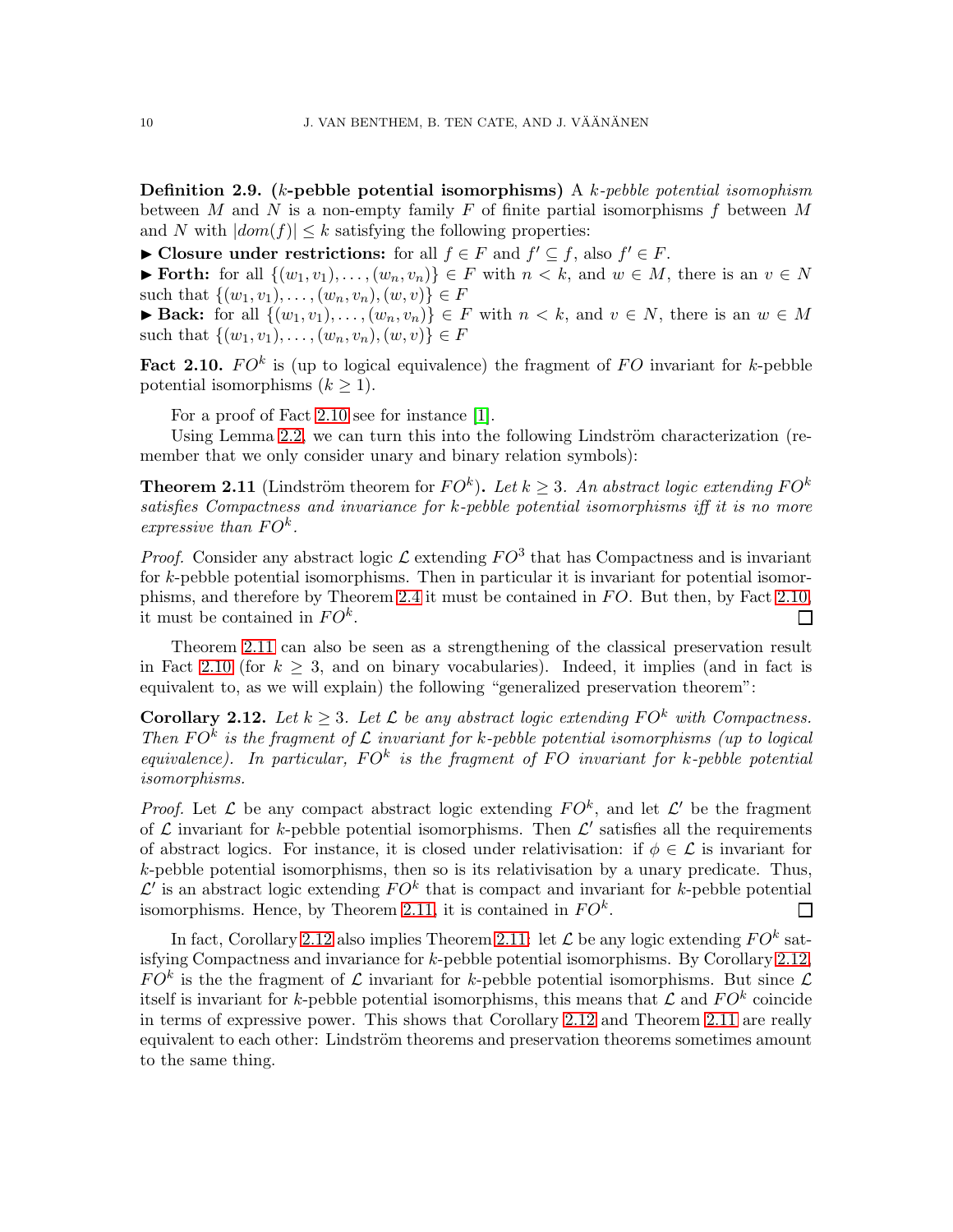### 3. From modal logic upwards

The approach of generalizing the classic Lindström theorem only got us so far. It enabled us to characterize  $FO<sup>k</sup>$  for  $k \geq 3$  but is unlikely to reach much further down, since coding power then falls under the minimum needed to describe partial isomorphisms and their extension properties. Thus, we will now take a different approach, by considering the modal Lindström theorem, and trying to generalize it to richer languages. In particular, we obtain two new Lindström theorems for the graded modal logic.

<span id="page-10-1"></span>3.1. The modal Lindström theorem revisited. We recall the proof of the modal Lindström theorem of  $[24]$  (which improves on an earlier result in  $[7]$ ). First, we need to define "abstract modal logics". As before, we assume a fixed vocabulary, now consisting of a single binary relation symbol  $R$  and a countably infinite set of unary relation symbols, also called *proposition letters*. Structures for this vocabulary are usually called *Kripke models* (the restriction to a single binary relation symbol is not essential but is convenient for presentation). We associate to each formula a class of pairs  $(M, w)$ , where M is a Kripke model and  $w$  is an element of the domain of  $M$ . This is because modal formulas are always evaluated at a point in a model. We call such pairs  $(M, w)$  pointed Kripke models. Thus, an abstract modal logic is a pair  $\mathcal{L} = (Fml_{\mathcal{L}}, \models)$ , where  $Fml_{\mathcal{L}}$  is the set of formulas of  $\mathcal{L}$  and  $\models$  is a binary relation between L-formulas and pointed Kripke models. As before, when no confusion arises, we will write  $\mathcal L$  for  $Fml_{\mathcal L}$ . Also, as before, we assume that  $\mathcal L$ -formulas are invariant for isomorphisms, and that  $\mathcal L$  is closed under the Boolean operations, renaming, and relativisation by unary predicates. [2](#page-10-0)

Examples of abstract modal logics include *basic modal logic*, its extension with counting modalities called *graded modal logic*  $(GML)$ , first-order logic (by which we mean the collection of all first-order formulas in one free variable, over the appropriate signature), and the modal  $\mu$ -calculus. For the syntax and semantics of basic modal logic, see any modal logic textbook (e.g., [\[5\]](#page-26-13)).

The modal Lindström theorem characterizes basic modal logic in terms of Compactness and invariance for *bisimulations*. A bisimulation between Kripke models  $M$  and  $N$  is a binary relation  $Z$  between the domains of  $M$  and  $N$  satisfying the following three conditions:

 $\blacktriangleright$  Atomic harmony: if  $wZv$  then w and v agree on all proposition letters (unary predicates).

 $\blacktriangleright$  Zig: if  $wZv$  and  $wR^Mw'$ , there is a v' such that  $vR^Nv'$  and  $w'Zv'$ .

▶ Zag: if  $wZv$  and  $vR^Nv'$ , there is a w' such that  $wR^Mw'$  and  $w'Zv'$ .

Two pointed Kripke models  $(M, w)$  and  $(N, v)$  are *bisimilar* if there is a bisimulation Z between M and N with  $wZv$ . A formula is *bisimulation invariant* if it does not distinguish bisimilar pointed Kripke models, and an abstract modal logic is bisimulation invariant if all its formulas are.

Given a pointed Kripke model  $(M, w)$ , we denote by  $M_w$  the submodel of M containing all points that are reachable in finitely many steps from  $w$  along the binary relation. Likewise, for  $k \in \mathbb{N}$ ,  $M_w^k$  is the submodel of M containing all points reachable from w in at

<span id="page-10-0"></span><sup>2</sup>So far, there is nothing particularly 'modal' about these systems, and we might also speak of "abstract local logics", or some other appealing terminology. In particular, we do *not* replace isomorphism invariance by 'modal' invariance for bisimulations in the definition of these logics. The power of the latter condition is precisely one of the things we want to scrutinize in what follows.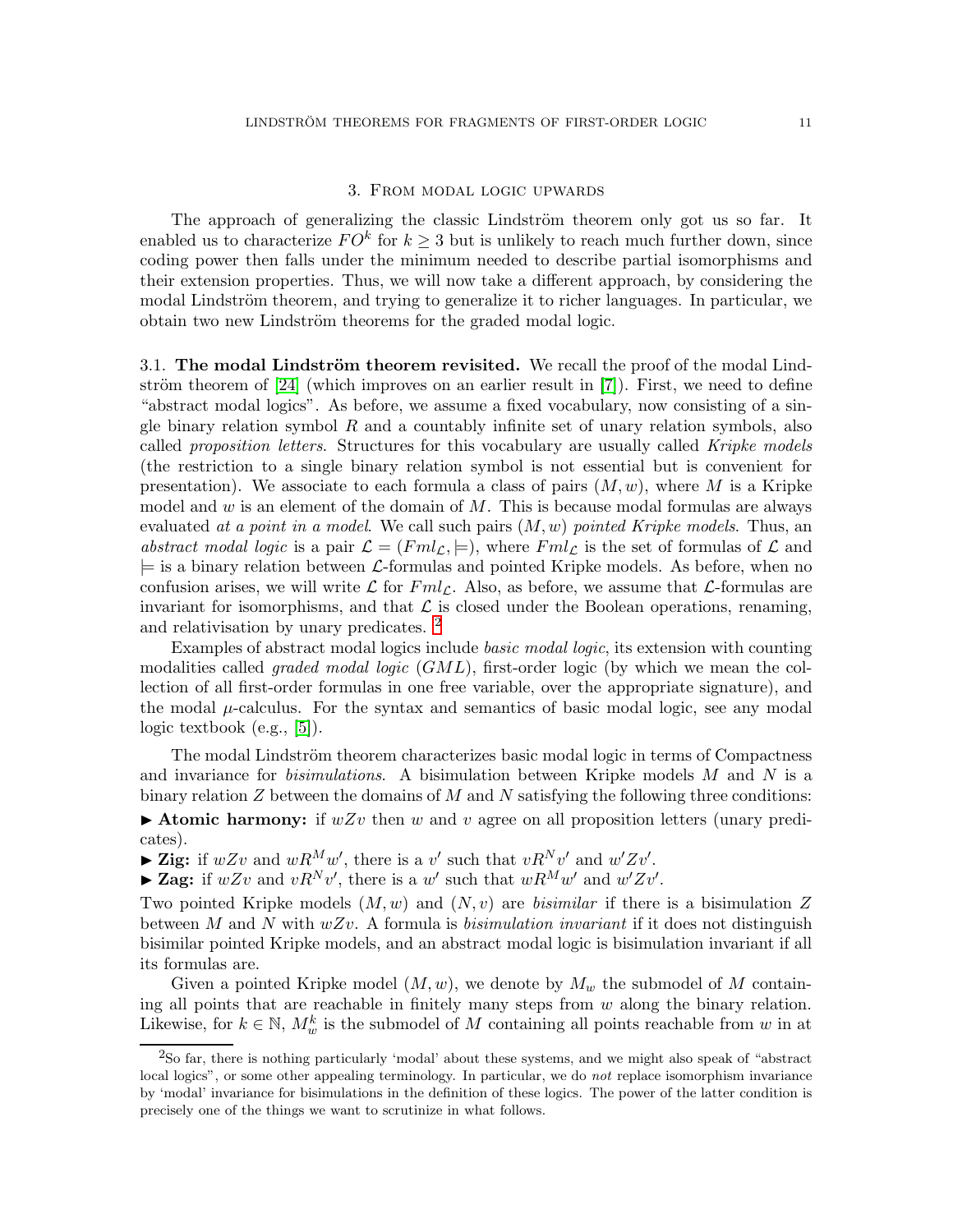most k steps along the binary relation. We say that a formula  $\phi$  is *invariant for generated* submodels if, for all models M with nodes w,  $(M, w) \models \phi$  iff  $(M_w, w) \models \phi$ . We say that  $\phi$  has the finite depth property if there is a  $k \in \mathbb{N}$  such that  $(M, w) \models \phi$  iff  $(M_w^k, w) \models \phi$ , for all models  $M$  with nodes  $w$ . Clearly, the latter implies the former. Also, bisimulation invariance implies invariance for generated submodels, because the natural inclusion map is a bisimulation. An abstract modal logic  $\mathcal L$  is invariant for generated submodels (or, has the finite depth property), if every  $\phi \in \mathcal{L}$  is invariant for generated submodels (respectively, has the finite depth property).

We are now ready to proceed with the proof of the modal Lindström theorem, Theorem [3.3](#page-11-0) below. We first prove a finite occurrence property for compact extensions of basic modal logic that satisfy invariance for bisimulation (in fact, invariance for generated submodels will do).

<span id="page-11-1"></span>**Lemma 3.1** (Finite occurrence property). Let  $\mathcal{L}$  be any abstract modal logic extending basic modal logic that is compact and invariant for generated submodels. Then for each  $\phi \in \mathcal{L}$ , there is a finite set of proposition letters  $PROP(\phi)$  such that the truth of  $\phi$  in any pointed Kripke model is independent of the denotation of proposition letters outside  $PROP(\phi)$ .

Proof. Like that of Lemma [2.1.](#page-2-0) Since the set of proposition letters (unary predicates) is infinite, we can find renamings  $\rho_1, \rho_2$  for them whose range is disjoint. Now, take any  $\phi \in \mathcal{L}$ , and let  $\phi_1, \phi_2$  be its renamings according to  $\rho_1$  and  $\rho_2$ . Let  $\Sigma = \{\Box^n(\rho_1(p) \leftrightarrow \rho_2(p)) \mid n \in \mathbb{Z}\}$ N and p a proposition letter}, where  $\Box^n$  stands for a sequence of n boxes. It follows from generated submodel invariance that  $\Sigma \models \phi_1 \leftrightarrow \phi_2$ , hence, by Compactness, a finite subset  $\Sigma' \subseteq \Sigma$  implies  $\phi_1 \leftrightarrow \phi_2$ . We can pick for  $PROP(\phi)$  the set of proposition letters occurring in  $\Sigma'$ .  $\Box$ 

Our crucial observation in this Lindström argument is the following:

<span id="page-11-2"></span>**Lemma 3.2** ([\[24\]](#page-26-2)). Let  $\mathcal{L}$  be any abstract modal logic extending basic modal logic that is compact and invariant for generated submodels. Then  $\mathcal L$  has the finite depth property.

*Proof.* Let  $\phi \in \mathcal{L}$ , with p a proposition letter not occurring in  $\phi$ , and let  $\phi^p$  be the relativisation of  $\phi$  by p. By the generated submodel-invariance of  $\mathcal{L}, \{p, \Box p, \Box \Box p, ...\} \models \phi \leftrightarrow \phi^p$ . By the compactness of  $\mathcal{L}$ , there is an  $n \in \mathbb{N}$  such that  $\{p, \Box p, \ldots, \Box^{n} p\} \models \phi \leftrightarrow \phi^{p}$ . But this expresses exactly that  $\phi$  has the finite depth property, for depth n.  $\Box$ 

<span id="page-11-0"></span>**Theorem 3.3** ([\[24\]](#page-26-2)). An abstract modal logic extending basic modal logic satisfies Compactness and bisimulation invariance iff it is no more expressive than basic modal logic.

*Proof.* Let  $\mathcal{L}$  be any abstract modal logic extending basic modal logic and satisfying Compactness and bisimulation invariance. Since bisimulation invariance implies invariance for generated submodels,  $\mathcal L$  is also invariant for generated submodels. Then, by Lemma [3.1](#page-11-1) and Lemma [3.2,](#page-11-2) it follows that  $\mathcal L$  has the finite occurrence property and the finite depth property. Next, we use the following well known fact [\[5\]](#page-26-13):

Assuming a finite vocabulary, every bisimulation-invariant class of pointed models with the finite depth property is definable by a formula of basic modal logic.

We conclude that  $\mathcal L$  is contained in basic modal logic.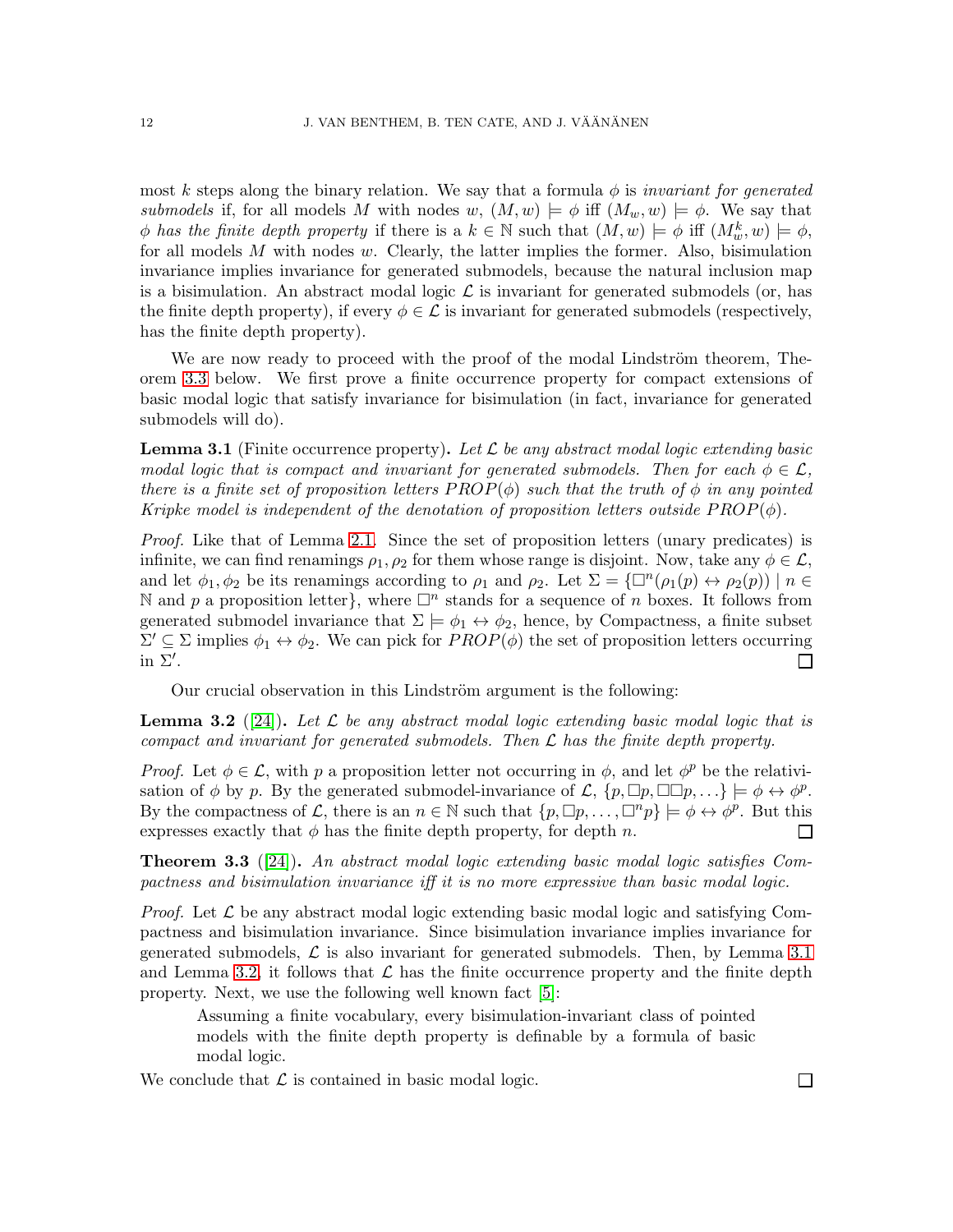Theorem [3.3](#page-11-0) can be seen as a strengthening of van Benthem's more familiar characterization of basic modal logic as the bisimulation invariant fragment of first-order logic. Indeed, it implies the latter theorem (as observed in [\[24\]](#page-26-2)), but something even stronger holds, viz. the following "generalized preservation theorem":

<span id="page-12-0"></span>**Corollary 3.4.** Let  $\mathcal{L}$  be any abstract modal logic extending basic modal logic that has Compactness. Then basic modal logic is the bisimulation invariant fragment of  $\mathcal L$  (up to logical equivalence). In particular, basic modal logic is the bisimulation invariant fragment of first-order logic.

*Proof.* Let  $\mathcal{L}'$  be the bisimulation invariant fragment of  $\mathcal{L}$ . Then  $\mathcal{L}'$  satisfies all criteria for being an abstract modal logic. For instance it is closed under relativisation: whenever  $\phi \in \mathcal{L}$  is invariant for bisimulations then the relativisation of  $\phi$  by a unary predicate is also invariant for bisimulations. Likewise for the Boolean connectives.

Hence,  $\mathcal{L}'$  is an abstract modal logic extending basic modal logic and it is bisimulation invariant and Compact. Hence, it is no more expressive than basic modal logic. П

Corollary [3.4](#page-12-0) strengthens the traditional bisimulation preservation theorem, as there are compact extensions of basic modal logic not contained in first-order logic. Indeed:

<span id="page-12-1"></span>**Theorem 3.5.** There is an abstract modal logic extending basic modal logic that is not contained in first-order logic, but still satisfies Compactness, the Löwenheim-Skolem property, invariance for potential isomorphisms, and Craig interpolation. Moreover, it has a finite axiomatization and a PSpace-complete satisfiability problem.

The proof is given in the next section. Note that Theorem [3.5](#page-12-1) is also interesting for another reason: it shows that Theorem [2.3](#page-5-0) no longer holds when  $FO^3$  is replaced by basic modal logic.

By the same argument as before in the case of finite variable logics, Corollary [3.4](#page-12-0) not only follows from Theorem [3.3](#page-11-0) but also implies it, and hence the two are equivalent. Our results resolve a question posed in [\[24\]](#page-26-2) concerning the relationship between the modal Lindström theorem and the 'classic' bisimulation preservation theorem.

3.2. A well-behaved non-elementary extension of modal logic. In this section, we prove Theorem [3.5:](#page-12-1) we introduce an extension of modal logic,  $ML^{\bullet}$ , that is non-elementary but at the same time is very well behaved (e.g., it has the Compactness and Löwenheim-Skolem properties).  $ML^{\bullet}$  extends basic modal logic with an extra operator  $\bullet$ . Thus, the formulas of  $ML^{\bullet}$  are given by:

$$
\phi ::= p \mid \neg \phi \mid \phi \land \psi \mid \Diamond \phi \mid \bullet \phi
$$

The semantics of the newly added operator is as follows:  $M, w \models \bullet \phi$  iff w has infinitely *many reflexive successors satisfying*  $\phi$  (a reflexive node is one related to itself).

The reader may verify that • behaves as any normal modal operator: • $(\phi \vee \psi)$  is equivalent to  $\bullet \phi \vee \bullet \psi$ , and  $\bullet \perp$  is equivalent to  $\perp$ . The dual of  $\bullet$  is denoted by  $\overline{\bullet}$ .

**Proposition 3.6.**  $ML^{\bullet}$  is a non-elementary abstract modal logic extending basic modal logic.

Proof. This is an easy verification: e.g., the language is closed under relativisation.  $\Box$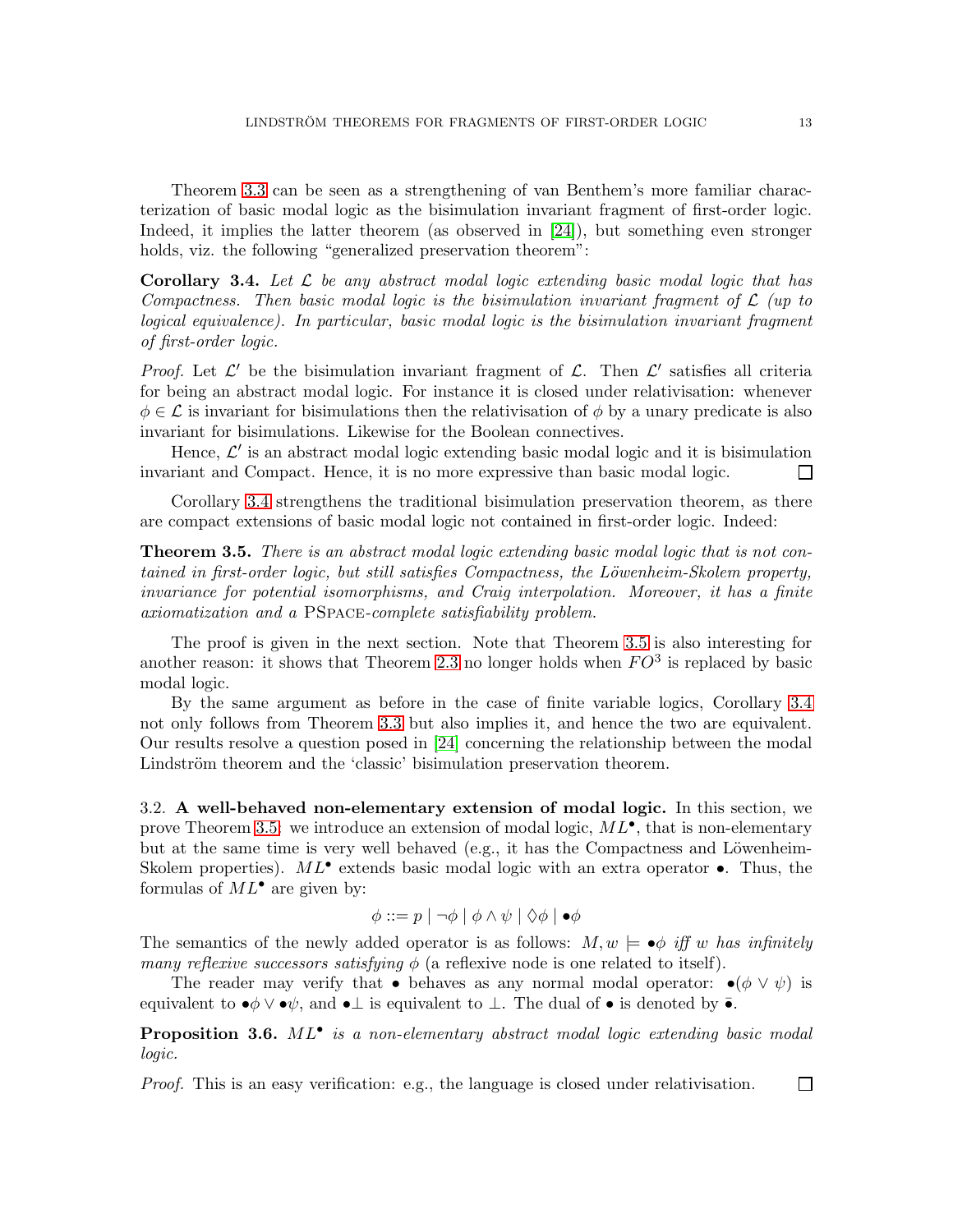## **Proposition 3.7.** ML<sup>•</sup> has the Löwenheim-Skolem property and is invariant for potential isomorphisms.

*Proof.* By the containment of  $ML^{\bullet}$  in  $L_{\omega_1\omega}$ .

Before we proceed to prove the remaining properties of  $ML^{\bullet}$ , we will first provide an alternative semantics for the logic. Let  $K$  be the class of all bi-modal Kripke frames  $\mathfrak{F} = (W, R_{\Diamond}, R_{\bullet})$  such that  $R_{\bullet} \subseteq R_{\Diamond}$  and for all  $(w, v) \in R_{\bullet}$ ,  $(v, v) \in R_{\Diamond}$ . Kripke models based on such frames can be thought of as quasi-models for  $ML^{\bullet}$ . The next lemma shows that they are adequate as such.

<span id="page-13-0"></span>**Lemma 3.8.** For all  $\phi \in ML^{\bullet}$ ,  $\phi$  is satisfiable according to the intended semantics iff  $\phi$  is satisfiable on the class K.

*Proof.* In one direction, suppose that  $M, w \models \phi$  according to the intended semantics, where  $M = (W, R, V)$  is a uni-modal Kripke model. Define an equivalence relation  $\sim$  on W by letting  $v \sim v'$  iff v and v' assign the same truth value to all subformulas of  $\phi$ . Let  $R_{\Diamond} := R$ and  $R_{\bullet} := \{(v, v') \in R \mid (v', v') \in R \text{ and there are infinitely many } v'' \sim v' \text{ such that }$  $(v, v'') \in R$  and  $(v'', v'') \in R$ . Then the underlying Kripke frame of M' belongs to K, and a straightforward inductive argument shows that, for all subformulas  $\psi$  of  $\phi$ , and for all  $v \in W$ ,  $M, v \models \psi$  according to the intended semantics iff  $M', v \models \psi$ . In particular,  $M', w \models \phi$ . Incidentally, it is important for the above argument that ∼ be an equivalence relation of finite index, so that the pigeon hole principle can be applied in the inductive clause for the new modality.

Conversely, let  $M, w \models \phi$ , where  $M = (W, R_{\Diamond}, R_{\bullet}, V)$  is a bi-modal Kripke model based on a frame in  $K$ . We will construct a uni-modal model  $M'$  with a node  $w'$  such that  $M', w' \models \phi$  according to the intended semantics. Roughly, the construction of M' is based on the following ideas: (i) make sure that all  $R_{\Diamond} \setminus R_{\bullet}$ -successors of a node are irreflexive, by unraveling, and (ii) taking infinitely many copies of each  $R_{\bullet}$  successor of each node.

More precisely, as the domain of  $M'$ , we choose  $W \times \mathbb{N}$ . The accessibility relation R is the set of all pairs  $((v, n), (v', m))$  satisfying one of the following conditions:

$$
- m \le 1, m \ne n, \text{ and } (v, v') \in R_{\lozenge}; \text{ or}
$$

$$
-m \geq 2
$$
, and  $(v, v') \in R_{\bullet}$ .

Observe that, for all  $v \in W$ ,  $(v, 0)$  and  $(v, 1)$  are R-irreflexive by construction, whereas  $(v, n)$  for  $n \geq 2$  is R-reflexive or R-irreflexive, depending on v.

Finally, the valuation function  $V'$  for the atomic propositions is defined as usual, by letting  $V'(p) = \{(v, n) | v \in V(p)\}$ . Let  $M' = (W \times \mathbb{N}, R, V')$ .

A straightforward inductive argument now shows that, for all formulas  $\psi$ , nodes  $v \in W$ and natural numbers n,  $M, v \models \psi$  iff  $M', (v, n) \models \psi$  according to the intended semantics. In particular, we see that  $M'(w,0) \models \phi$ .  $\Box$ 

In the remainder of this subsection, we use this alternative semantics.

<span id="page-13-1"></span>**Proposition 3.9.** A complete axiomatization for  $ML^{\bullet}$  can be obtained by extending any standard axiomatization for basic (bi-)modal logic with the following axioms:

$$
\bullet \phi \to \Diamond \phi \qquad \text{and} \qquad \bullet (\phi \to \Diamond \phi)
$$

This axiomatization is even strongly complete: each consistent set of formulas is jointly satisfiable.

 $\Box$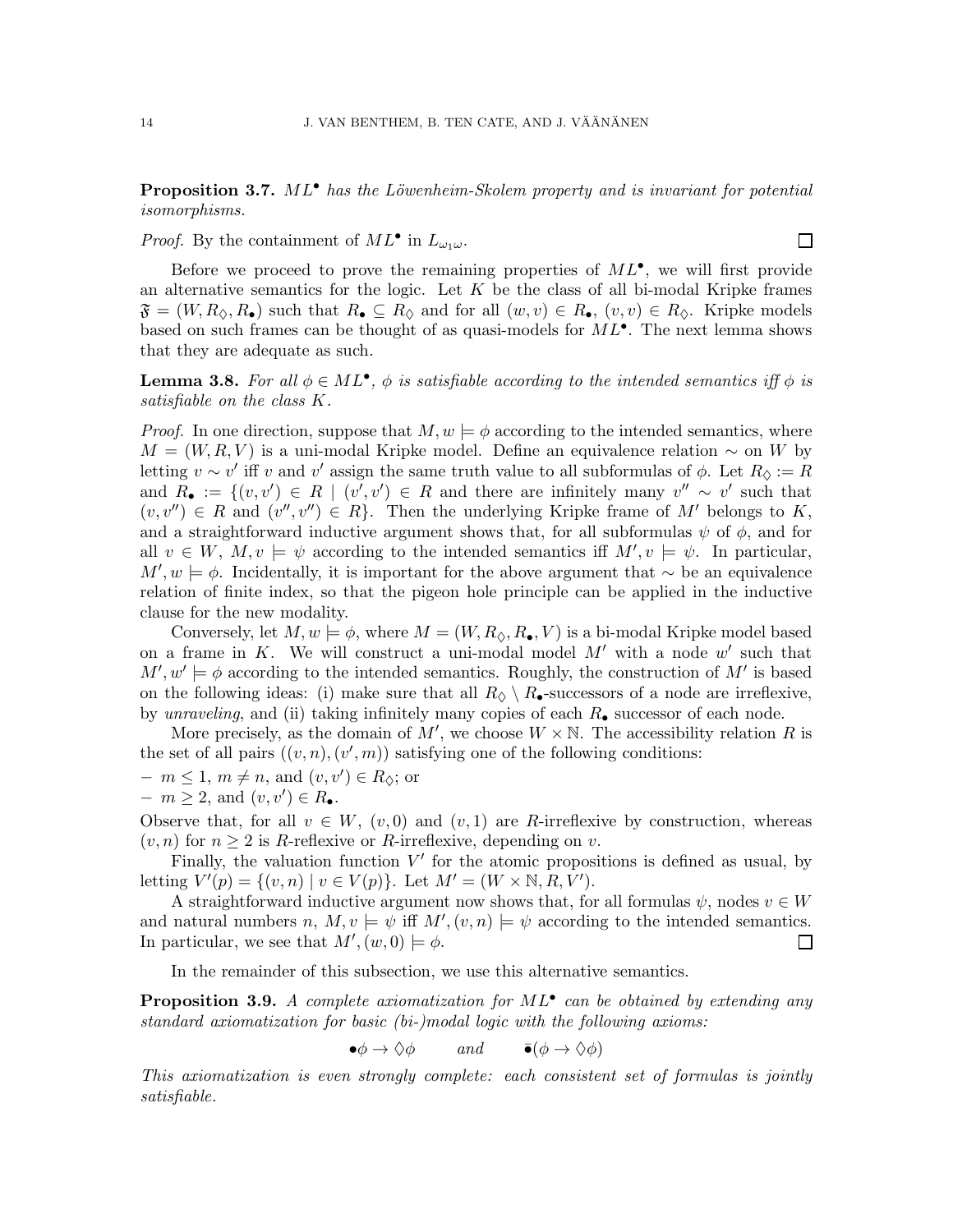*Proof.* Both axioms are Sahlqvist formulas, and together, they define the frame class  $K$ . It follows by the Sahlqvist completeness theorem that the axiomatization is strongly complete for K: every consistent set of formulas is jointly satisfiable in a Kripke model based on a frame in  $K$ .

It follows by Lemma [3.8](#page-13-0) that the axiomatization is also sound and strongly complete with respect to the intended semantics of  $ML^{\bullet}$  (the proof of Lemma [3.8](#page-13-0) actually shows that every set of formulas jointly satisfiable on  $K$  is jointly satisfiable according to the intended semantics). П

It follows that  $ML^{\bullet}$  also satisfies Compactness. We add a few further interesting properties.

# **Lemma 3.10.** The satisfiability problem for  $ML^{\bullet}$  is PSPACE-complete.

Proof. The lower bound follows from the PSpace-hardness of basic modal logic. As for the upper bound, the standard PSpace-algorithm for basic modal logic due to Ladner can be extended in a straightforward manner to  $ML^{\bullet}$  (using the alternative semantics provided by Lemma [3.8\)](#page-13-0).

Alternatively, one can also perform a direct reduction: for any  $ML^{\bullet}$  formula  $\phi$ , let  $\phi^*$ be the uni-modal formula obtained by replacing each subformula of the form  $\bullet \psi$  by  $\Diamond (r \wedge \psi)$ , for r a (fixed) fresh proposition letter. Let  $Sub(\phi)$  be the set of subformulas of  $\phi$ , and let  $depth(\phi)$  be the modal nesting depth of  $\phi$ .

It can be shown that, for any  $\phi \in ML^{\bullet}$ ,  $\phi$  is satisfiable on K iff

$$
\phi^* \wedge \bigwedge_{\substack{k \leq depth(\phi) \\ \psi \in Sub(\phi)}} \Box^k(r \wedge \psi \to \Diamond \psi)
$$

is a satisfiable basic modal formula. Roughly, the idea is that the additional conjuncts in the above formula guarantee that we can make every r-node reflexive in the model without affecting the truth of  $\phi$ . Together with Lemma [3.8](#page-13-0) this gives us a polynomial time reduction from  $ML^{\bullet}$ -satisfiability to satisfiability of basic modal formulas. П

**Proposition 3.11.**  $ML^{\bullet}$  has the Craig Interpolation property: for all  $ML^{\bullet}$ -formulas  $\phi, \psi$ , if  $\models \phi \rightarrow \psi$  then there is an ML<sup>•</sup>-formula  $\chi$  such that  $\models \phi \rightarrow \chi, \models \chi \rightarrow \psi$ , and all proposition letters occurring in  $\chi$  occur both in  $\phi$  and in  $\psi$ .

*Proof.* This follows from a result in [\[14\]](#page-26-14), according to which every multi-modal logic axiomatized by Sahlqvist formulas with first-order universal Horn correspondents has Craig interpolation in the sense described above (note that we do not require the modal operators occurring in  $\chi$  to occur both in  $\phi$  and in  $\psi$ ). The two axioms from Proposition [3.9](#page-13-1) are precisely of this form.  $\Box$ 

Note that  $ML^{\bullet}$  is not invariant for bisimulations, and it does not have the finite model property. It would be of interest to characterize the extensions of basic modal logic satisfying Compactness and the Finite Model Property. Perhaps this could still lead to some sort of modal counterpart to the Compactness-Löwenheim-Skolem version of the Lindström theorem for first-order logic.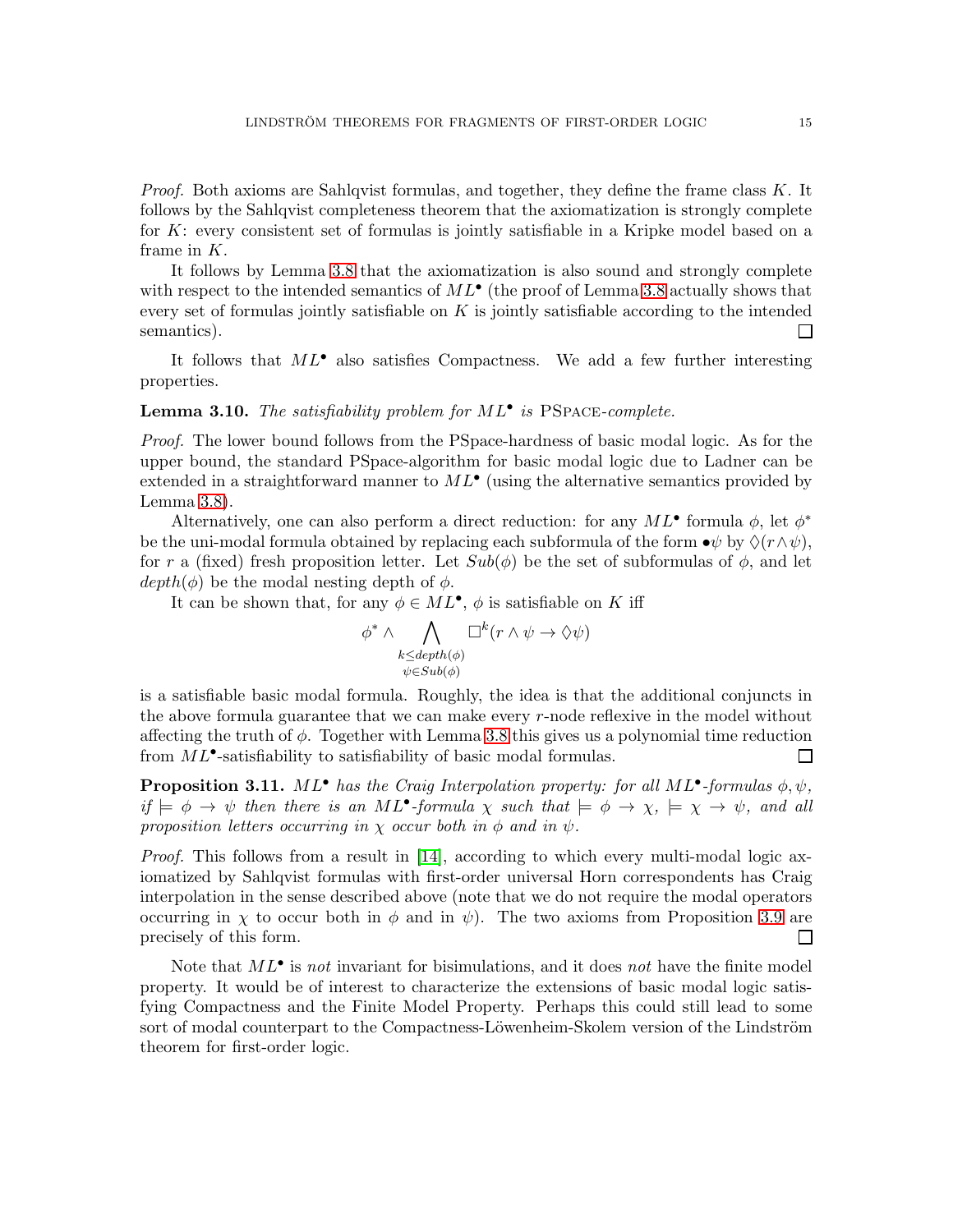<span id="page-15-1"></span>3.3. Graded modal logic. Graded modal logic  $(GML)$  extends basic modal logic with counting modalities: for each formula  $\phi$  and natural number  $k, \Diamond_k \phi$  is admitted as a formula, and it says that at least k successors of the current node satisfy  $\phi$ .

GML-formulas are in general not invariant for bisimulations. Still, an important weaker invariance property does hold:  $GML$  formulas are invariant for tree unraveling. A tree model is a Kripke model whose underlying frame is a tree (in the graph theoretic sense, possibly infinite, and with a unique root). We will denote tree models by  $T, T', \ldots$ , and we will use root(T) to denote the root of the tree model T. Every pointed Kripke model  $(M, w)$  can be unraveled into a tree model, by the following standard construction:

**Definition 3.12** (Tree unraveling). Given a Kripke model  $M = (W, R, V)$  and  $w \in W$ , the tree unraveling  $unr(M, w)$  is defined as  $(W', R', V')$ , where

- $\blacktriangleright$  W' consists of all finite paths  $\langle w_1, w_2, \ldots, w_n \rangle$  satisfying  $w_1 = w$  and  $w_i R w_{i+1}$ .
- ► R' contains all pairs of sequences of the form  $(\langle w_1, \ldots, w_n \rangle, \langle w_1, \ldots, w_n, w_{n+1} \rangle) \in W' \times W'$  $\blacktriangleright \langle w_1, \ldots, w_n \rangle \in V'(p)$  iff  $w_n \in V(p)$ .

It is easily seen that, for any pointed Kripke model  $(M, w)$ ,  $unr(M, w)$  is indeed a tree model, and that  $\langle w \rangle$  is its root. GML-formulas are invariant for this operation:

**Fact 3.13** (GML is invariant for tree unravelings). For all pointed Kripke models  $(M, w)$ and  $GML$ -formulas  $\phi$ ,  $M, w \models \phi$  iff unr $(M, w), \langle w \rangle \models \phi$ .

The proof is a straightforward formula induction.

We will prove two Lindström theorem for  $GML$ . The first characterizes  $GML$  on arbitrary structures in terms of Compactness, the Löwenheim-Skolem property and invariance for tree unravelings. It can be seen as a natural generalization of Theorem [3.3.](#page-11-0) The second theorem, which will be proved in the following section, considers GML as a language for describing nodes in *tree models*, and it characterizes GML as being maximal with respect to Compactness and the Löwenheim-Skolem property on such structures.

Theorem [3.3](#page-11-0) characterized modal logic in terms of Compactness and bisimulation invariance. One might wonder if, likewise, GML can be characterized by Compactness and invariance for tree unraveling. The answer is negative: the extension of GML with the modal operator  $\Diamond_{\aleph_1}$  ("uncountably many successors ...") still has these properties (even first-order logic extended with the "uncountably many" quantifier has (countable) Compactness [\[9\]](#page-26-15)). Instead, we prove the following:

<span id="page-15-0"></span>**Theorem 3.14.** An abstract modal logic extending GML satisfies invariance for tree unravelings, Compactness, and the Löwenheim-Skolem property iff it is no more expressive than GML.

As in the case of modal logic, we obtain the following "generalized preservation theorem" as a corollary (the proof is analogous to that of Corollary [3.4\)](#page-12-0):

**Corollary 3.15.** Let  $\mathcal{L}$  be any abstract modal logic extending GML and satisfying Compactness and the Löwenheim-Skolem property. Then  $GML$  is the tree unraveling invariant fragment of  $\mathcal L$  (up to logical equivalence). In particular, GML is the tree unraveling invariant fragment of  $FO$ .

The rest of this section is dedicated to the proof of Theorem [3.14.](#page-15-0) Two easily established facts about GML will be used in the proof: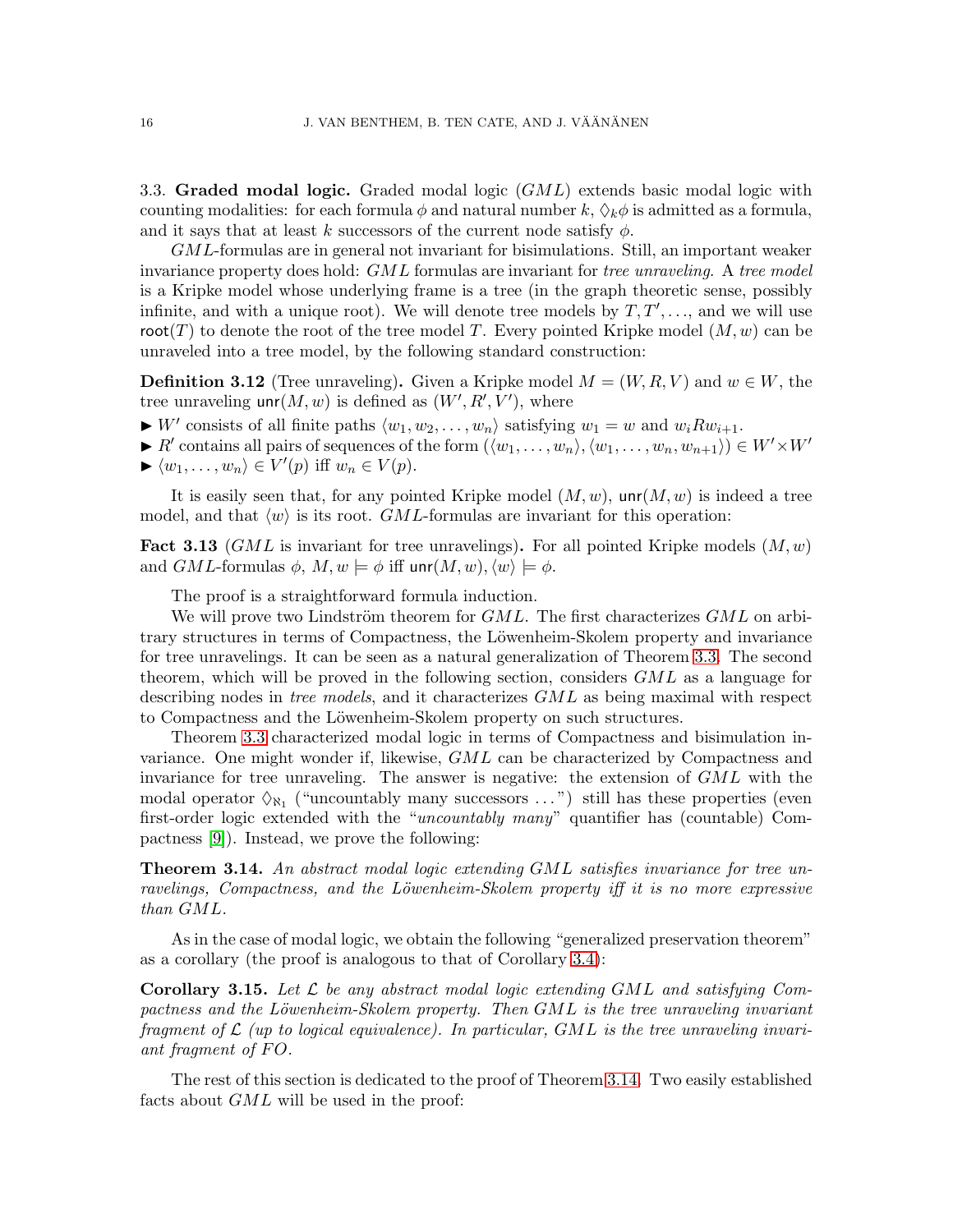

<span id="page-16-1"></span>Figure 3: Model from the proof of Lemma [3.18](#page-16-0)

<span id="page-16-2"></span>**Fact 3.16** (GML has the finite tree model property). Every satisfiable GML formula is satisfied at the root of some finite tree model.

Fact 3.17.  $(GML)$  can describe finite tree models up to isomorphism  $\sum_{n=1}^{\infty}$ a finite vocabulary, for every finite tree model T, there is a  $GML$ -formula  $\psi_T$  such that for every tree model  $T'$ ,  $(T', \text{root}(T')) \models \psi_T$  iff  $T' \cong T$ .

Fix an abstract modal logic  $\mathcal{L}$  extending  $GML$  and satisfying Compactness and Löwen-heim-Skolem, as well as invariance for tree unravelings. By Lemmas [3.1](#page-11-1) and [3.2,](#page-11-2)  $\mathcal{L}$  has the finite occurrence property and the finite depth property (note that invariance for tree unraveling implies invariance for generated submodels). The following Lemma shows a kind of "finite width property":

<span id="page-16-0"></span>Lemma 3.18. (Can only count successors up to a finite number) Let L be any  $abstraction$  modal logic extending  $GML$  and satisfying Compactness, Löwenheim-Skolem, and invariance for tree unravelings. Then for each formula  $\phi \in \mathcal{L}$  and finite tree model T, there is a natural number k such that " $\phi$  can only count T-successors up to k": whenever a tree model contains a node v that has k successor subtrees isomorphic to  $T$ , then adding more copies of T will not affect the truth value of  $\phi$  at the root.

*Proof.* Since T is a finite tree model, it can be described up to isomorphism by a single GML-formula  $\psi_T$ . Let  $\Sigma$  be the following set of formulas, where p is a proposition letter not occurring in  $\phi$ , and  $\Box^n$  stands for a sequence of n boxes:

 ${p, \Box^n(\neg p \to \Box \neg p) \mid n \in \mathbb{N}}$ "p defines an initial subtree"

- $\cup \{ \Box^n(p \to \Box(\neg p \to \psi_T)) \mid n \in \mathbb{N} \}$ "the root of every  $\neg p$ -subtree satisfies  $\psi_T$ "
- $\cup \{ \Box^n(p \land \Diamond \neg p \rightarrow \Diamond_m(p \land \psi_T)) \mid n, m \in \mathbb{N} \}$ "every p-node with a  $\neg p$ -successor has infinitely many p-successors satisfying  $\psi_T$ "

Whenever a *countable tree model* satisfies  $\Sigma$  at the root, the submodel defined by p is isomorphic to the whole model — isomorphic in the language without  $p$ , to be precise (see Figure [3\)](#page-16-1). Since  $\mathcal L$  satisfies the Löwenheim-Skolem property, invariance for tree unraveling and invariance for isomorphisms, we can conclude that  $\Sigma \models \phi \leftrightarrow \phi^p$ . But then, by compactness, there is a  $k \in \mathbb{N}$  such that  $\Sigma_k \models \phi \leftrightarrow \phi^p$ , where  $\Sigma_k$  is the following subset of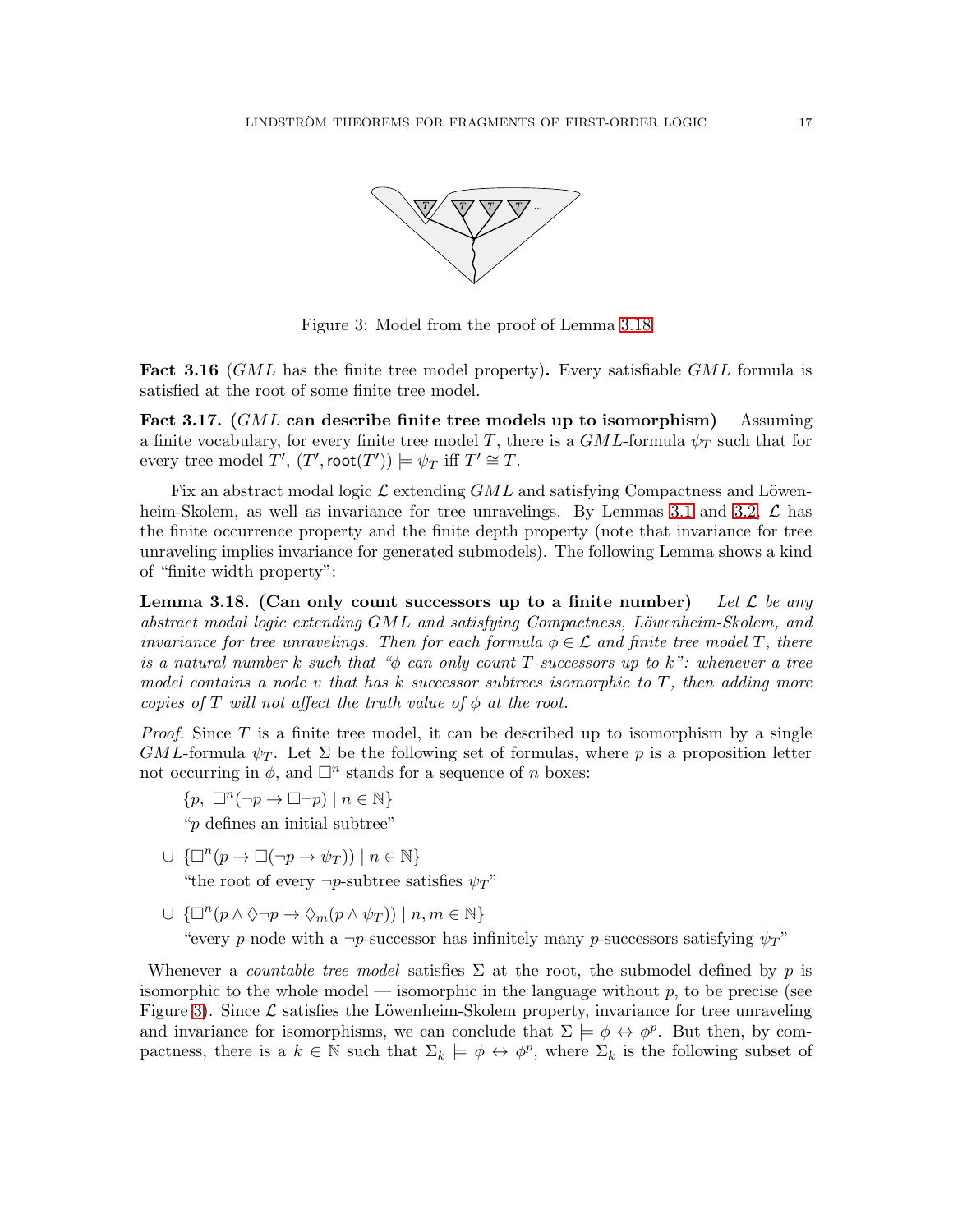Σ:

$$
\{p, \Box^{n}(\neg p \to \Box \neg p) \mid n \in \mathbb{N}\}\
$$
  

$$
\cup \{\Box^{n}(p \to \Box(\neg p \to \psi_T)) \mid n \in \mathbb{N}\}\
$$
  

$$
\cup \{\Box^{n}(p \land \Diamond \neg p \to \Diamond_m(p \land \psi_T)) \mid n, m \in \mathbb{N} \text{ with } m \leq k\}\
$$

 $\Box$ 

This shows that the Lemma holds.

*Proof of Theorem [3.14.](#page-15-0)* Let  $\mathcal{L}$  be any abstract modal logic extending  $GML$ , satisfying Compactness, the Löwenheim-Skolem property, and tree unraveling invariance. Observe that  $\mathcal L$ still satisfies Compactness and the Löwenheim-Skolem property if we restrict attention to trees (the tree unraveling of a countable model is countable). Also, by Lemmas [3.1](#page-11-1) and [3.2,](#page-11-2)  $\mathcal L$  has the finite occurrence property and the finite depth property (note that invariance for tree unraveling implies invariance for generated submodels).

Consider any formula  $\phi \in \mathcal{L}$ . We will construct a set of equivalence relations  $\sim_i^{\phi}$  $_i^{\varphi}$  for tree models (with  $i \geq 0$ ), satisfying the following two properties:

- (1)  $T \sim_i^{\phi}$  $\frac{\phi}{i}$  T' implies that the truth value of  $\phi$  at the root of a tree model is not affected if subtrees isomorphic to T at depth i are replaced by copies of  $T'$  (or vice versa).
- (2) Each  $\sim_i^{\phi}$  $\frac{\varphi}{i}$  has only finitely many equivalence classes, and each is definable by a  $GML$ formula.

This then implies that  $\phi$  is equivalent to a GML formula (take the disjunction of the  $GML$ -formulas defining the  $\sim_0^{\phi}$  $_{0}^{\varphi}$ -equivalence classes that satisfy  $\phi$ ).

The claim holds trivially for  $i > depth(\phi)$ . Next, assume that the claim holds for  $i + 1$ . We will show that it also holds for i. Let  $K_1, \ldots, K_n$  be the (finitely many)  $\sim_{(i+1)}^{\phi}$ equivalence classes, and for each  $\ell \leq n$ , pick a finite representative  $T_{\ell} \in K_{\ell}$  (using Propo-sition [3.16\)](#page-16-2). It follows from Lemma [3.18](#page-16-0) that there is a  $k \in \mathbb{N}$  such that, for all  $\ell \leq n$ : " $\phi$ can only count  $T_{\ell}$ -successors up to k", and hence, by  $\sim_{i+1}^{\phi}$ -equivalence, " $\phi$  can only count  $K_{\ell}$ -successors up to k, at depth i". But then, it follows that there are at most  $k^n \cdot 2^{PROP(\phi)}$ many  $\sim_i^{\phi}$  $\frac{\varphi}{i}$ -equivalence classes. Moreover, all these classes are explicitly definable by  $GML$ formulas (in fact, by Boolean combinations of proposition letters and formulas of the form  $\Diamond_m \psi$  with  $m \leq k$  and  $\psi$  a GML-formula defining some  $\sim_{i+1}^{\phi}$ -equivalence class).

Thus,  $\mathcal L$  is not more expressive than  $GML$  on tree models. It follows that  $\mathcal L$  is not more expressive than GML on arbitrary Kripke models: consider any  $\mathcal{L}$ -formula  $\phi$ , and let  $\psi$  be any GML-formula equivalent to  $\phi$  on tree models. If  $\phi \leftrightarrow \psi$  were falsifiable on an arbitrary model, then, by unraveling, it could be falsified on a tree, which, by assumption, is not the case. Thus,  $\phi$  and  $\psi$  are equivalent on all Kripke models.  $\Box$ 

3.4. Graded modal logic on trees. In this section, rather than assuming invariance for tree unraveling, we consider only tree models from the start. That is, we view  $GML$ as a language for describing nodes of tree models. From this perspective,  $GML$  has three distinctive limiting features:  $(i)$  when evaluated in a node, formulas can only see the subtree starting from that node;  $(ii)$  when evaluated at a node, each formula can only look finitely deeply into the subtree starting at that node;  $(iii)$  each formula can only count successors up to a finite natural number (depending on the largest index occurring in the formula).

Fact 3.19. On trees, GML has the Compactness and Löwenheim-Skolem properties.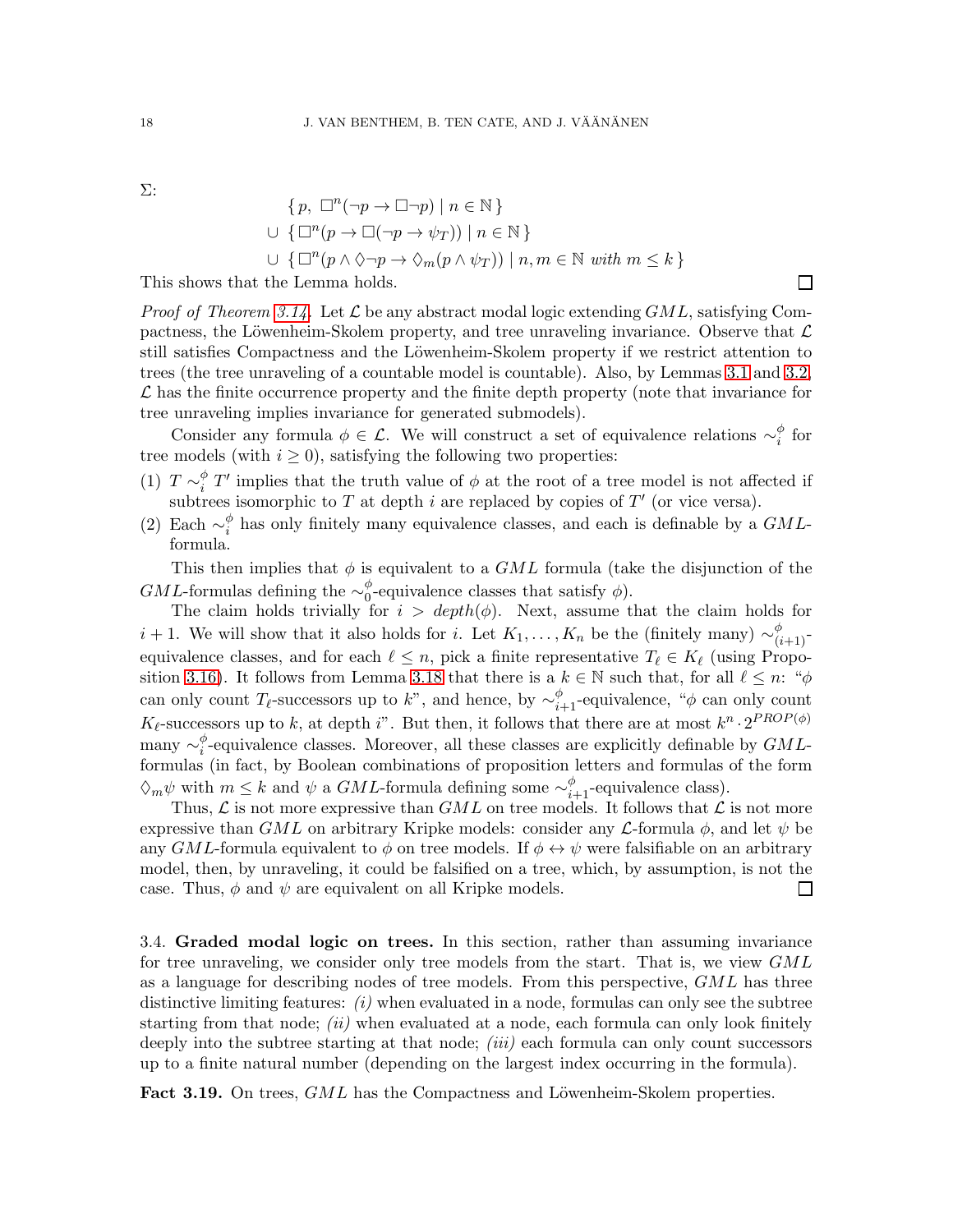*Proof.* This follows from the fact that GML has these properties on arbitrary structures (recall that the tree unraveling of a countable model is still countable).  $\Box$ 

We will turn this into a Lindström characterization for  $GML$  on trees. However, before we proceed, two technical issues need to be discussed.

The first concerns closure under relativisation. Recall from Sect. [3.1](#page-10-1) that all abstract modal logics are assumed to satisfy this property. But what does it mean for a logic to be closed under relativisation if we consider only trees? Note that a submodel of a tree is not necessarily a tree. We solve this problem as follows. Given a tree model  $T$  containing a node n, and a unary predicate p true at n, we define  $Subtree(T, n, p)$  to be the largest subtree of T that contains n and contains only nodes satisfying p. Note that n is not necessarily the root of  $Subtree(T, n, p)$ . We say that an abstract modal logic  $\mathcal L$  is closed under relativisation on trees, if for every formula  $\phi \in \mathcal{L}$  and proposition letter p, there is a formula  $\psi \in \mathcal{L}$  such that for all pointed tree models  $(T, n), (T, n) \models \psi$  iff  $(T, n) \models p$  and  $(Subtree(T, n, p), n) \models \phi$ . In the case of GML, we can simply pick  $\psi$  to be the syntactic relativisation of  $\phi$  by p, i.e., the formula obtained from  $\phi \wedge p$  by replacing all subformulas of the form  $\Diamond_n \psi$  by  $\Diamond_n (p \wedge \psi)$ .

Secondly, we need to make an extra assumption, namely that the extensions  $\mathcal L$  we consider are closed under substitution. Intuitively, this means that  $\mathcal L$  allows us to uniformly substitute formulas for proposition letters. More precisely,  $\mathcal L$  is closed under substitution if for all formulas  $\phi, \psi \in \mathcal{L}$  and proposition letters p, there is a formula  $\chi$  such that for all pointed (tree) models  $(M, w)$ ,  $(M, w) \models \chi$  iff  $(M^{[p \mapsto \{v \mid (M, v) \models \psi\}]}, w) \models \phi$ , where  $M^{[p\mapsto \{v|(M,v)\models \psi\}}$  is obtained from M by changing the valuation of p to  $\{v \mid (M,v)\models \psi\}$ . If we would not assume closure under substitution, there would be proper extensions of  $GML$ with Compactness and Löwenheim-Skolem. Indeed, the extension of  $GML$  with formulas of the form  $\Diamond^{-}p$  ("the current node has a parent that satisfies p") for p an atomic proposition, and closed under the Boolean connectives, is an example. This logic is not closed under substitution, as p may not be replaced by a complex formula in  $\Diamond^{-}p$ .

<span id="page-18-0"></span>**Theorem 3.20.** Let  $\mathcal{L}$  be an abstract modal logic closed under substitution and extending GML on trees. L satisfies Compactness and the Löwenheim-Skolem property on trees iff it is no more expressive than GML on trees.

This is remarkable, since Compactness and Löwenheim-Skolem are also the characterizing features of first-order logic in the classic Lindström theorem. Note that first-order logic lacks Compactness on trees (due to the connectedness of trees).

Now for the proof. Let  $\mathcal L$  be an abstract modal logic satisfying the conditions of Theorem [3.20.](#page-18-0) Lemma [3.22](#page-19-0) below shows that  $\mathcal{L}$ -formulas can only look downwards in the tree.

<span id="page-18-1"></span>**Lemma 3.21.** If  $\mathcal{L}$  is not invariant for generated submodels, then there is a formula  $\chi \in \mathcal{L}$ containing a unary predicate p such that the following two conditions hold:

(1) for all pointed trees  $(T, n)$ ,  $(T, n) \models \chi$  implies that n has a parent satisfying p

(2) there is a pointed tree  $(T, n)$  satisfying  $\chi$  in which p is true only at the parent of n.

*Proof.* Since  $\mathcal L$  is not invariant for generated submodels, there is a formula  $\phi \in \mathcal L$  and a pointed tree  $(T, n)$  such that  $(T, n) \models \phi$  and  $(T_n, n) \not\models \phi$ , or vice versa. Since  $\mathcal L$  is closed under negation, we may assume w.l.o.g. that the former applies. Moreover, since  $\mathcal L$  is closed under renamings and the set of proposition letters is infinite, we may assume that there are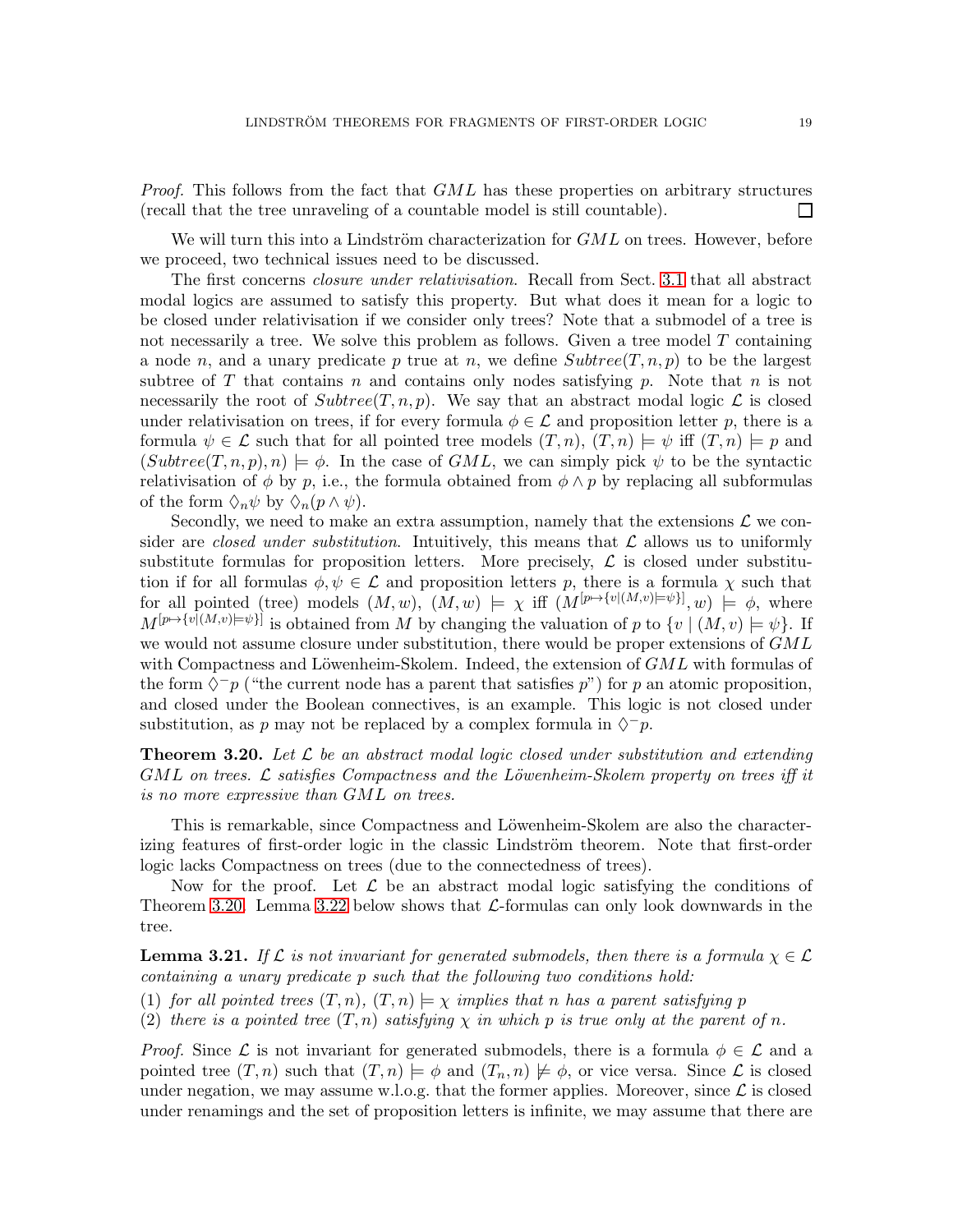infinitely many proposition letters not occurring in  $\phi$ , in the sense that their interpretation does not influence truth of  $\phi$  at any state. We will refer to these proposition letters as being "fresh".

Pick two distinct fresh proposition letters p, q, let  $\phi^p$  and  $\phi^q$  be the relativisations of  $\phi$ to p and to q, and let  $\Sigma$  be the following set of  $\mathcal L$ -formulas:

$$
\Sigma = \{ \phi^p, \neg \phi^q, \Box^k(p \land q) \mid k \ge 0 \}
$$

Observe that  $\Sigma$  is satisfiable: it is true at  $(T, n)$  when we make p true at all nodes, and q only at n and its descendants. We claim that truth of  $\Sigma$  at a node n in a tree implies that n has a parent and it satisfies either p or q. For, if not then the submodels  $Subtree(T, n, p)$ and  $Subtree(T, n, q)$  would coincide, and hence  $\phi^p$  and  $\phi^q$  would have to have the same truth value at n.

Next, we will use Compactness to obtain a finite subset of  $\Sigma$  that implies that the current node has a parent satisfying  $p \vee q$ . First, we 'redescribe' the situation encoded by  $\Sigma$ from the perspective of the parent node. Let  $\Sigma'$  be the following set of  $\mathcal{L}$ -formulas, where  $r$  is another fresh proposition letter:

$$
\Sigma' = \{ \Diamond(\phi^p \land \neg \phi^q \land r), \Box(r \to \Box^k(p \land q)) \mid k \ge 0 \}
$$

By the previous observations,  $\Sigma' \models p \lor q$ . Hence, by Compactness, there is a  $\ell \in \mathbb{N}$  such that  $\Diamond(\phi^p \land \neg \phi^q \land r) \land \bigwedge_{k \leq \ell} \Box(r \to \Box^k(p \land q)) \models p \lor q$ . Going back to the perspective of the node *n*, if we define  $\psi$  to be the formula  $\phi^p \wedge \neg \phi^q \wedge \bigwedge_{k \leq \ell} \Box^k(p \wedge q)$ , then  $\psi$  is satisfiable, and it implies the existence of a parent node satisfying  $p \nabla q$ . To see this, suppose for the sake of contradiction that  $\psi$  is satisfiable in a pointed tree  $(T', n')$  and  $n'$  does not have a parent satisfying  $p \lor q$ . There are two cases. If n' has a parent (satisfying  $\neg p \land \neg q$ ), we immediately derive a contradiction, by our earlier arguments. If  $n'$  does not have a parent, i.e., is the root of T', we may change the tree by adding a parent above n' satisfying  $\neg p \wedge \neg q$ , without affecting the truth of  $\psi$  at n', as follows from the definition of  $\psi$  and the way we defined closure under relativisation. Therefore, we obtain again a contradiction.

Finally, we take two more fresh proposition letters, s and t, and we use the fact that  $\mathcal L$ is closed under substitution: we define  $\chi$  to be  $s \wedge \psi[p/(p \wedge (\Diamond s \to t)), q/(q \wedge (\Diamond s \to t))].$ 

On the one hand, truth of  $\chi$  at a node implies it has a parent satisfying either ( $p \wedge (\Diamond s \rightarrow \Diamond s)$ t)) or  $(q \wedge (\Diamond s \rightarrow t))$ , and hence t. On the other hand, there is a pointed tree satisfying  $\chi$ in which t is only true at the parent node: take  $(T, n)$  and extend the valuation by making s true only at  $n$ , and  $t$  at its parent.  $\Box$ 

### <span id="page-19-0"></span>**Lemma 3.22.**  $\mathcal{L}$  is invariant for generated submodels.

*Proof.* Suppose not. Let  $\chi(p) \in \mathcal{L}$  be as described by Lemma [3.21.](#page-18-1) By a "fresh renaming" of  $\chi$  we will mean a copy in which all proposition letters have been renamed to fresh ones, and which has been relativised by an additional fresh proposition letter. For the reasons explained in the proof of Lemma [3.21,](#page-18-1) we may assume that  $\chi(p)$  has infinitely many fresh renamings  $(\chi_i(p_i))_{i\in\mathbb{N}}$ .

Finally, we define  $\Sigma$  to be the set of  $\mathcal{L}$ -formulas  $\{\chi_1(p_1), \chi_1(\chi_2(p_2)), \chi_1(\chi_2(\chi_3(p_3))), \ldots\}.$ Every finite subset of  $\Sigma$  is satisfiable. Indeed, a satisfying model may be constructed by "overlaying" different copies of the model  $(T, n)$  from Lemma [3.21,](#page-18-1) clause 2. On the other hand, if a node would satisfy all formulas in  $\Sigma$  at once, its ancestors would form an infinite ascending chain, which contradicts the well-foundedness property of trees. $\Box$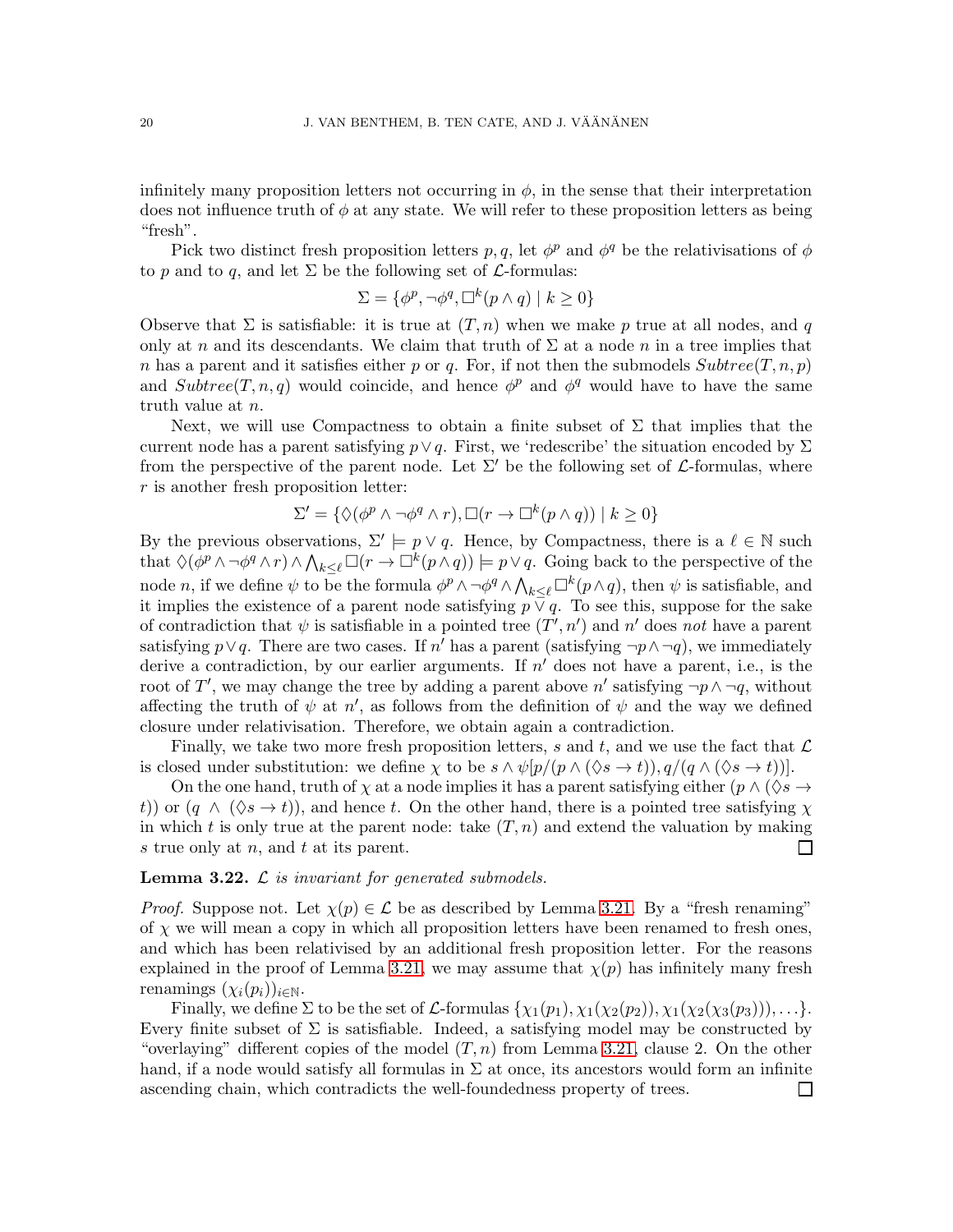The remainder of the proof of Theorem [3.20](#page-18-0) is along the same lines as in Sect. [3.3:](#page-15-1) first we prove that  $\mathcal L$  has the finite occurrence, finite depth and finite width properties on trees (using the fact that it is invariant for generated submodels), and then we derive the Lindström theorem by the same argument used in the proof of Theorem [3.14.](#page-15-0)

3.5. The guarded fragment. The *quarded fragment GF* forms a second extension of modal logic, incomparable to graded modal logic. It allows for arbitrary quantifications of the form  $\exists \vec{y}(G(\vec{x}, \vec{y}) \wedge \phi(\vec{x}, \vec{y}))$ , where  $\vec{x}$  and  $\vec{y}$  are tuples of variables, and the *quard G* is an atomic formula containing the variables in  $\vec{x}$  and  $\vec{y}$ . The guarded fragment is decidable and has many 'modal' meta-properties, due to its invariance for *guarded bisimulations* [\[1,](#page-26-11) [23\]](#page-26-16), see below for the definition.

Because of its modal character,  $GF$  seems an obvious case for a Lindström-style analysis like the one we have given for modal logic and graded modal logic. However, there are some technical difficulties, and we have not been able to prove an analogue of Theorem [3.3](#page-11-0) for the guarded fragment yet. In this section, we focus on a special case, in fact the same special case as in the first half of the paper, namely for vocabularies with only unary and binary predicates. The *Binary Guarded Fragment*  $(GF_{\text{bin}})$  has the following syntax:

$$
\phi ::= R\vec{x} \mid x = y \mid \neg \phi \mid \phi \lor \psi \mid \exists y (G(x, y) \land \psi(x, y))
$$

where R is a unary or binary atomic predicate, x and y are distinct variables, the *guard* G is an atomic formula containing both x and y (in any order) and  $\psi$  contains no free variables besides (possibly) x and y. Note that, by this definition, unary guards such as  $Py$ ,  $Ryy$ and  $y = y$  are not allowed, and also unguarded quantification over a single remaining free variable, as in  $\exists y.\phi(y)$ , can no longer be expressed by  $\exists y.(y = y \land \phi(y))$ . Thus, every  $GF_{\text{bin}}$ -formula contains at least one free variable. This prohibition on unary guards will be important, as it implies that the truth of a formula only depends on a local neighborhood of the elements assigned to the free variables.

 $GF_{\text{bin}}$  can be seen as an abstract logic contained in  $FO^2$ , provided that the definition of abstract logics is adapted in order to take into account formulas with free variables, in the natural way. Below, we will assume such a generalized notion of abstract logic. When interpreted over Kripke models (and considering only formulas with one free variable), the language  $GF_{\text{bin}}$  also constitutes an abstract modal logic extending basic modal logic.

Guarded bisimulations admit a natural adaptation to this restricted version of the guarded fragment, which we call  $GF_{\text{bin}}$ -bisimulations, defined below.

<span id="page-20-0"></span>Theorem 3.23. An abstract logic extending GFbin satisfies Compactness and Invariance for  $GF_{\text{bin}}$ -bisimulation iff it is no more expressive than  $GF_{\text{bin}}$ .

The proof is along the same lines as for modal logic and graded modal logic: using Compactness, we prove a finite occurrence property and a finite depth property (where depth is now measured as distance in the 'Gaifman graph'). We then use a tree-unraveling argument to show that  $GF_{\text{bin}}$  can express all properties invariant for guarded bisimulations and having the finite depth property. It is exactly in this last step that the restriction to unary and binary relation symbols, as well as the restrictions on the allowed guards, turn out to be crucial. Roughly, these restrictions allows us to relate distance in the unraveled tree to Gaifman distance in the original structure.

In the remainder of this section, we present the proof in more detail. We start with some modal features that hold for  $GF$  in general. First, there is a natural syntactic notion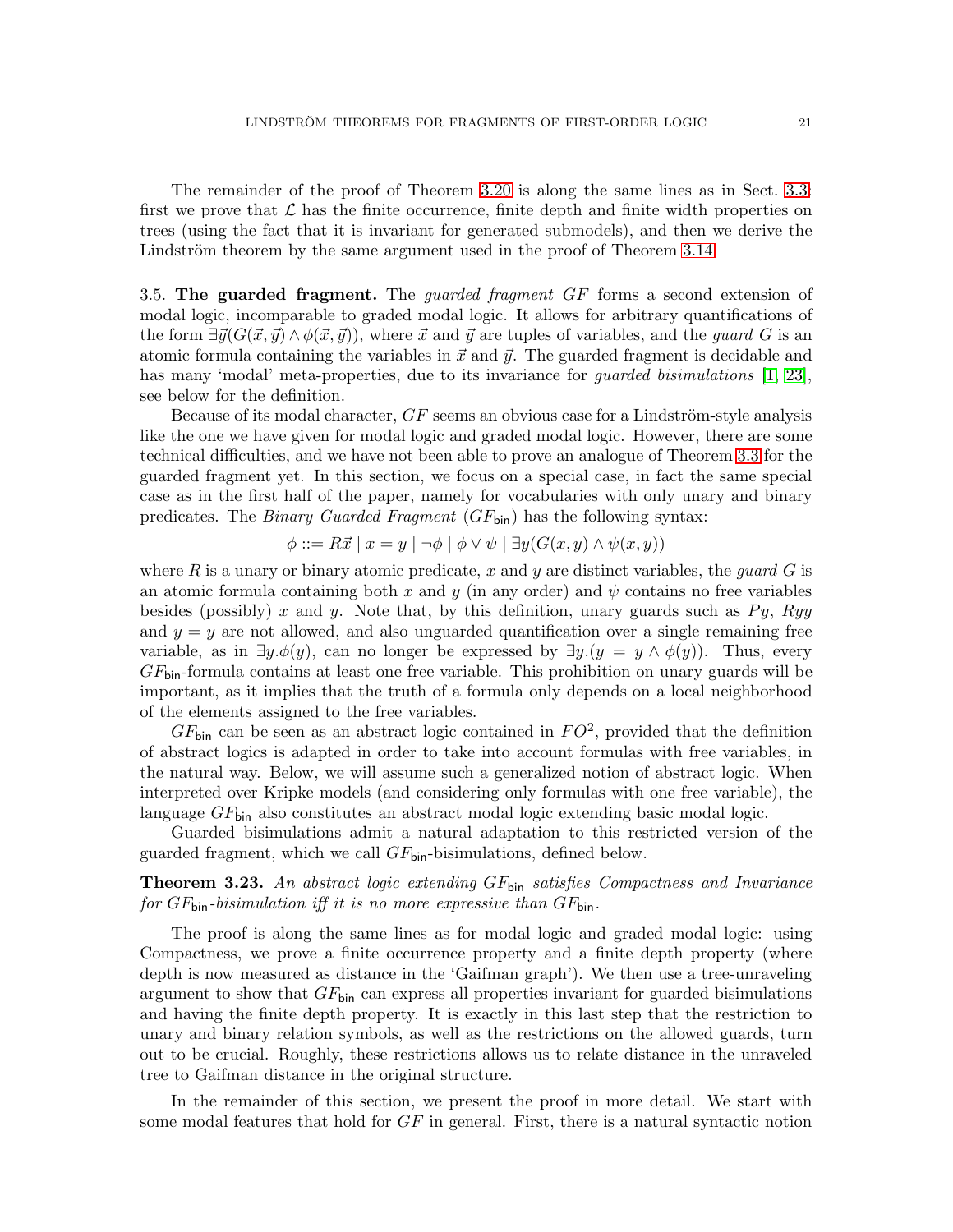of formula depth, whose inductive definition counts the above polyadic quantifiers as single steps:

| depth(Px)                                                                                   | $= 0$                             |
|---------------------------------------------------------------------------------------------|-----------------------------------|
| $depth(\neg \phi)$                                                                          | $= depth(\phi)$                   |
| $depth(\phi \vee \psi)$                                                                     | $= max(depth(\phi), depth(\psi))$ |
| $depth(\exists \vec{y}(G(\vec{x}, \vec{y} \land \phi(\vec{x}, \vec{y}))) = depth(\phi) + 1$ |                                   |

Call a set of elements of  $M$  "quarded" if some tuple belonging to some atomic relation contains all these elements. We define distance for points in models  $(M, \vec{s})$ , where  $\vec{s}$  is a tuple of nodes, as follows:  $dist(\vec{s}, s_i, 0)$  holds for  $s_i \in \vec{s}$ , and  $dist(\vec{s}, t, n + 1)$  holds if there is a u with  $dist(\vec{s}, u, n)$  and  $\{t, u\}$  is guarded. Note that, by this definition, dist describes "distance at most" rather than "exact distance".

We write  $Cut((M, \vec{s}), n)$  for the submodel  $\{t \in (M, \vec{s}) \mid dist(\vec{s}, t, n)\}\)$  consisting of all points t in M lying at distance at most n from s. The following result shows that  $GF$ , like basic modal logic, satisfies a finite depth property, suitably defined:

**Lemma 3.24** (Distance-Depth Lemma). Let  $\phi$  be any quarded formula of depth n, and let  $(N, \vec{s})$  be any submodel of  $(M, \vec{s})$  containing all of  $Cut((M, \vec{s}), n)$ . Then  $(M, \vec{s}) \models \phi$  iff  $(N, \vec{s}) \models \phi.$ 

Next comes a generalization of modal bisimulation. A guarded bisimulation is a nonempty set F of finite partial isomorphisms between two models  $M$  and  $N$  which has the following back-and-forth conditions: given any function  $f : X \to Y$  in F, (i) for all guarded  $Z \subseteq M$ , there is a  $g \in F$  with domain Z such that g and f agree on the intersection  $X \cap Z$ , (ii) for all guarded  $W \subseteq N$ , there is a  $g \in F$  with range W such that the inverses  $g^{-1}$  and  $f^{-1}$  agree on  $Y \cap W$ .

Also, we have "rooted" guarded bisimulations F running between models  $(M, s_1, \ldots, s_n)$ and  $(N, t_1, \ldots, t_n)$  with given initial objects, where one requires that  $\{(s_i, t_i) \mid 1 \leq i \leq n\}$ is a partial isomorphism in  $F$ . By a simple inductive argument, one then shows:

**Fact 3.25.** GF-formulas are invariant for rooted guarded bisimulations: whenever there is a rooted guarded bisimulation between models  $(M, s_1, \ldots, s_n)$  and  $(N, t_1, \ldots, t_n)$ , then for all GF-formulas  $\phi(x_1, \ldots, x_n)$ ,  $M \models \phi$   $[s_1, \ldots, s_n]$  iff  $N \models \phi$   $[t_1, \ldots, t_n]$ .

Andréka, van Benthem and Németi  $[1]$  show that, conversely,  $GF$  consists, up to logical equivalence, of just those first-order formulas which are invariant for guarded bisimulations.

Another 'modal' use of guarded bisimulation in the same paper is *model unraveling*. This is like standard modal unraveling, but the construction is a bit more delicate:

**Definition 3.26** (Tree unravelings for GF). Let M be any model. A *guarded path* will be a non-empty finite sequence of guarded sets in  $M$ . We say that an element of  $M$  is active in a guarded path  $\pi = \langle S_1, \ldots, S_n \rangle$  if it belongs to  $S_n$  and not to  $S_{n-1}$  (or  $n = 1$ ), and *passive* if it belongs to both  $S_n$  and  $S_{n-1}$ . The intuition is when an element occurs actively, a new copy is created in the unraveling, whereas when it occurs passively, the previous copy is used. Correspondingly, let  $\equiv$  be the equivalence relation generated by  $(\pi_1, d) \sim (\pi_2, d)$  for  $\pi_2$  a guarded path extending  $\pi_1$  with a single guarded set, and d passive in  $\pi_2$ . Now, the domain of the tree unraveling  $\mathsf{unr}_{GF}(M)$  consists of all pairs  $(\pi, d)$  where  $\pi$  is a guarded path and d is active in  $\pi$ , and the interpretation of predicate symbols Q is as follows.  $I(Q)$  contains the tuple  $\langle (\pi_1, d_1), \ldots, (\pi_k, d_k) \rangle$  if and only if  $(d_1, \ldots, d_n)$  belongs to the interpretation of Q in M, and there is a guarded path  $\pi$  (which will in fact be a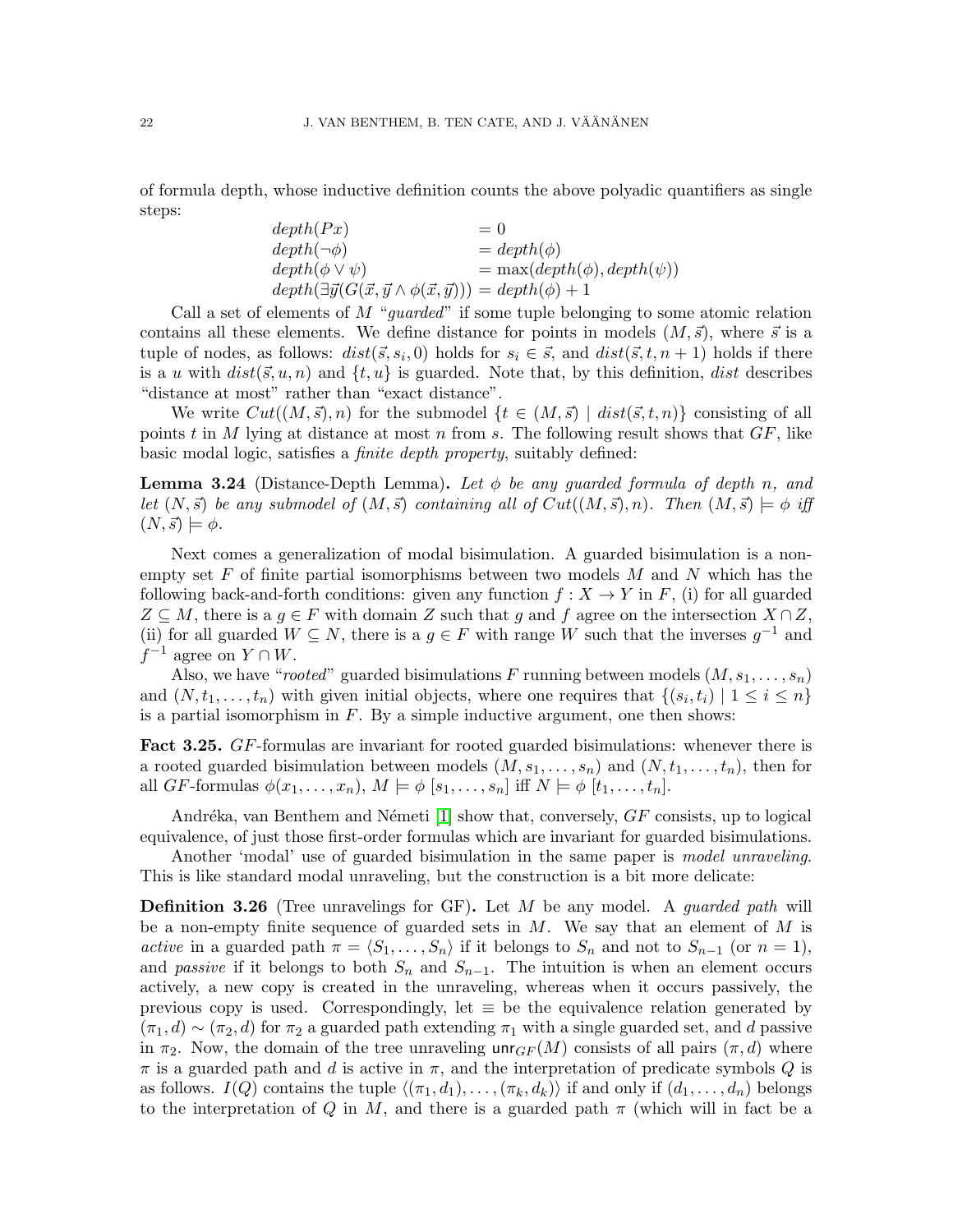common extension of  $\pi_1, \ldots, \pi_n$ , such that  $d_1, \ldots, d_k$  all belong to the final set of  $\pi$ , and  $(\pi, d_i) \sim (\pi_i, d_i)$  for all  $1 \leq i \leq n$ .

For a model with parameters  $(M, \vec{s})$  this generalizes as follows.  $unr_{GF}(M, \vec{s})$  has paths  $\pi$  all starting from the initial set  $\vec{s}$ , but then continuing with guarded sets only. The objects  $(\pi, d)$  are defined as before.

The point here is that the set F of all restrictions of the finite maps sending  $(\pi_i, d_i)$  to  $d_i$  for all guarded finite domains in  $\mathsf{unr}_{GF}(M, \vec{s})$  is a rooted guarded bisimulation between  $(M, \vec{s})$  and unr<sub>GF</sub>  $(M, \vec{s})$ . Checking the zigzag conditions for the bisimulation will reveal the reason for the above definition of the predicate interpretations  $I(Q)$ . For other, essentially equivalent formulations of this notion, cf. [\[1,](#page-26-11) [11\]](#page-26-17).

Now we have the generalities in place for our Lindström Theorem, but it remains to make some adjustments. Firstly, the notion of guarded bisimulation needs to be slightly adjusted.  $GF_{\text{bin}}-bisimulations$  are defined like guarded bisimulations, except that the backand-forth conditions are only required to hold when  $X \cap Z \neq \emptyset$  and  $Y \cap W \neq \emptyset$ , respectively. It can be shown that  $GF_{\text{bin}}$  is precisely the  $GF_{\text{bin}}$ -bisimulation invariant fragment of FO (over vocabularies consisting of unary and binary relation symbols only).

Secondly, in the definition of tree unravelings, we make one simple change for the binary case:

The finite paths of guarded sets always introduce one new object at each

stage. At each step, one takes a new object related to that new object.

This allows paths starting with object a and then continuing with  $Rab$ ,  $Qcb$ , ..., while ruling out paths like Rab, Qac. But the final atom is not omitted from the unraveled model, since one can have paths starting with a and then placing  $Qac$  immediately. Thus, even with these restricted paths, we still have a  $GF_{\text{bin}}$ -bisimulation between tree unravelings and their original models. The real point of this adjustment is the following observation:

The definition of predicates for path objects makes binary relations hold only between objects  $(\pi_1, d_1), (\pi_2, d_2)$  where  $\pi_2$  is a one-step continuation of the path  $\pi_1$ , or vice versa. But then, counting distance as before,

The new object at the end of a path of length  $k$  lies at distance  $k$  from the initial object of the path.

Put in more vivid terms, 'tree distance is true distance' in the original model. This is a non-obvious fact. E.g., with ternary guards  $Rayz$ , objects at the end of a path may keep links to the initial object a which might recur at any finite depth in the guarded sets along the path.<sup>[3](#page-22-0)</sup> Having a direct correspondence between the length of the path and the distance in the tree unraveling is essential, as it will allow us to establish a finite depth property analogous to Lemma [3.2](#page-11-2) for the basic modal language.

We will write  $\text{unr}_{GF_{\text{bin}}}(M)$  and  $\text{unr}_{GF_{\text{bin}}}(M, \vec{s})$  for this new type of unraveling. Now everything is in place for our final argument:

*Proof of Theorem [3.23.](#page-20-0)* Let  $\mathcal{L}$  be any abstract logic extending  $GF_{\text{bin}}$  and satisfying Compactness and invariance for  $GF_{\text{bin}}$ -bisimulations. As before, it suffices to show that every formula  $\phi \in \mathcal{L}$  is invariant for models that are equivalent for all  $GF_{\text{bin}}$ -formulas up to some finite depth  $n$ .

First, largely as in the earlier modal proof of Sect. [3.1,](#page-10-1) we use the Compactness of  $\mathcal{L}$ , together with its Relativization Closure, to show that  $\phi$  must have the Finite Occurrence

<span id="page-22-0"></span> ${}^{3}$ This observation is due to Martin Otto, p.c. to the authors.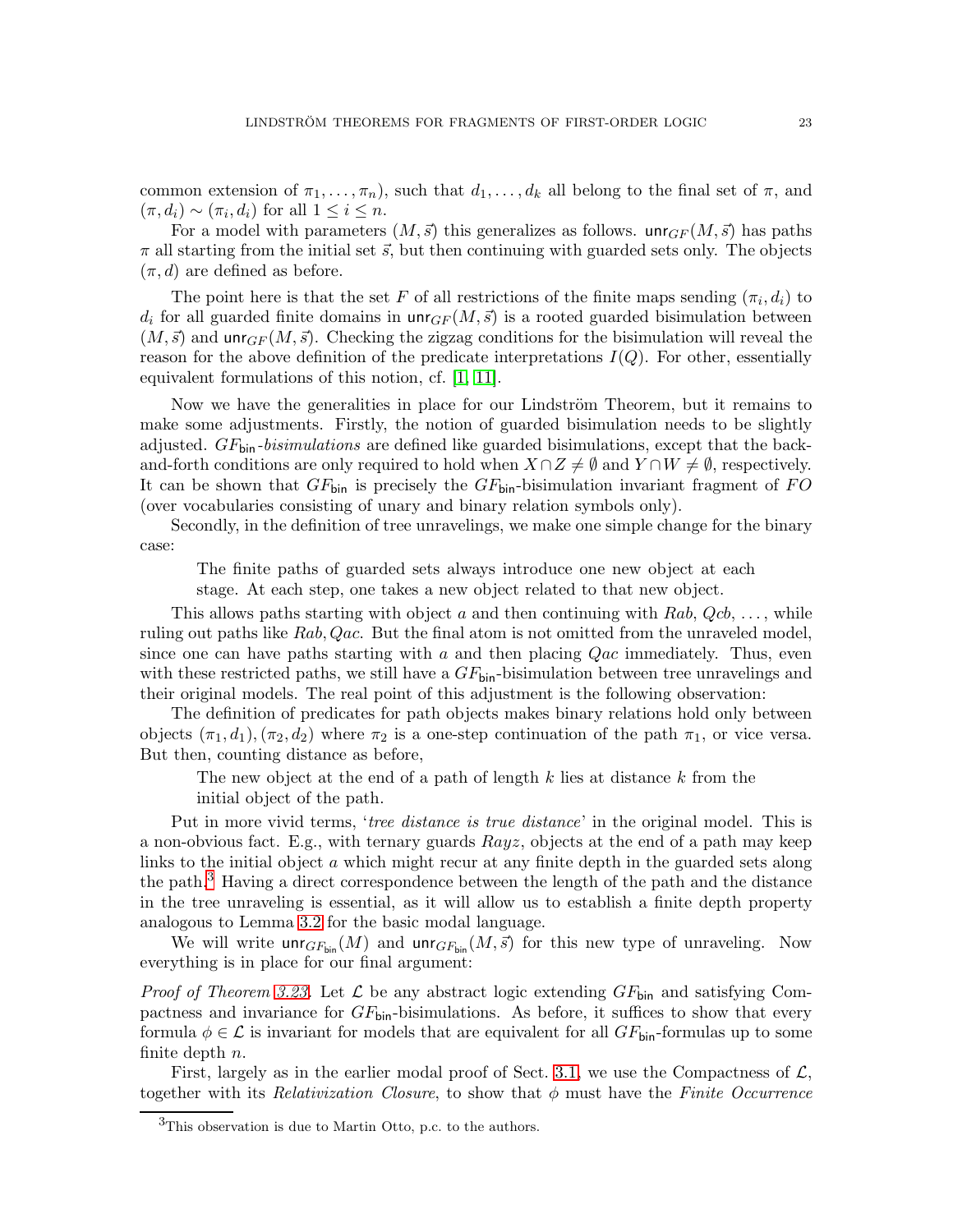Property and a Finite Distance Property for some level n. Before, universal prefix formulas  $\Box^k p$  (for all finite k) made sure that p holds in the generated submodel at the current node. This time, one uses all nested sequences of universal guarded quantifiers up to depth  $k$ , requiring that some new predicate  $P$  holds for all objects reached at the end. The n thus found for the local depth of the formula  $\phi$  is the same n as needed for the following semantic invariance:

Given the above unraveling construction and invariance for  $GF_{\text{bin}}$ -bisimulation for  $\mathcal{L}$ , we may then assume, without loss of generality, that we have the following situation:

(a) unr $_{GF_{\text{bin}}}(M, \vec{s}) \models \phi$ 

(b) unr<sub>GFbin</sub>  $(M, \vec{s})$  and unr<sub>GFbin</sub>  $(N, \vec{t})$  satisfy the same GF<sub>bin</sub>-formulas up to depth n

Our aim is to show that  $(\text{unr}_{GF_{\text{bin}}}(N,\vec{t})) \models \phi$ .

We start by cutting the tree models to depth  $n$ , as before in our modal argument, obtaining  $Cut(\text{unr}_{GF_{\text{bin}}}(M, \vec{s}), n)$  and  $Cut(\text{unr}_{GF_{\text{bin}}}(N, \vec{t}), n)$ . Since tree depth is true depth, this does not change truth values of  $\phi$  in either model.

Then we define a  $GF_{\text{bin}}$ -bisimulation between these models. First of all, note that all elements in the first one are of the form  $(\langle {\{\vec{s}\}, \{d_1, d_2\}, \ldots, \{d_{k-1}, d_k\}\rangle, d_k})$  with  $d \in \vec{s}$  and  $0 \leq k \leq n$ ) where each set in the sequence is guarded. Likewise for the second model. Secondly, note that the only guarded subsets in these models are singleton sets and sets of the form  $\{(\pi, d), (\langle \pi, \{d, e\} \rangle, e)\}.$  Now, let the relation Z be the set consisting of  $(\{\vec{s}\}, \{\vec{t}\}),$ as well as all sets of pairs

$$
\{(\{(\pi,d),(\pi',d')),((\langle \pi,\{d,e\}\rangle,e),(\langle \pi',\{d',e'\}\rangle,e'))\}
$$

with  $\pi, \pi'$  sequences of some length  $k \leq n$  for which it holds that, for all  $i \leq k$ , the guarded sets  $\pi_i$  and  $\pi'_i$  satisfy the same  $GF_{\text{bin}}$ -formulas of quantifier depth  $n - i$ .

It can be shown (the argument involves a case distinction) that Z is a  $GF_{\text{bin}}$ -bisimulation between  $Cut(\text{unr}_{GF_{\text{bin}}}(M,\vec{s}), n)$  and  $Cut(\text{unr}_{GF_{\text{bin}}}(N,\vec{t}), n)$ . Hence, the truth of  $\phi$  transfers from  $Cut(\text{unr}_{GF_{\text{bin}}}(M,\vec{s}), n)$  to  $Cut(\text{unr}_{GF_{\text{bin}}}(N,\vec{t}), n)$ , and hence to  $(N,\vec{t})$ .  $\Box$ 

As indicated, this argument hits a barrier when ternary predicate are allowed, and hence we leave a similar Lindström characterization of the full guarded fragment  $GF$  as an open problem. Recently  $[16]$ , a Lindström-style characterization was obtained for the full GF along slightly different lines, by means of adding a further model-theoretic property, cf. the discussion below.

#### 4. Discussion

To conclude, we identify a few lines of research suggested by our results.

4.1. Charting the landscape of first-order fragments. We have seen how many fragments of first-order logic have Lindström characterizations, but with very different proof techniques. 'Top-down', we showed how careful coding can get the original proof down to cover the 3-variable fragment, while 'bottom up', we gave a modal technique which lifts to various richer modal-like extensions.

There are more positive results than we have presented here: e.g., our coding technique can easily be adapted to the *bounded fragment* of first-order logic (cf. [\[19\]](#page-26-19)), showing that every abstract logic extending the bounded fragment and having Compactness and the Löwenheim-Skolem property is contained in  $FO$ , and hence also the bounded fragment is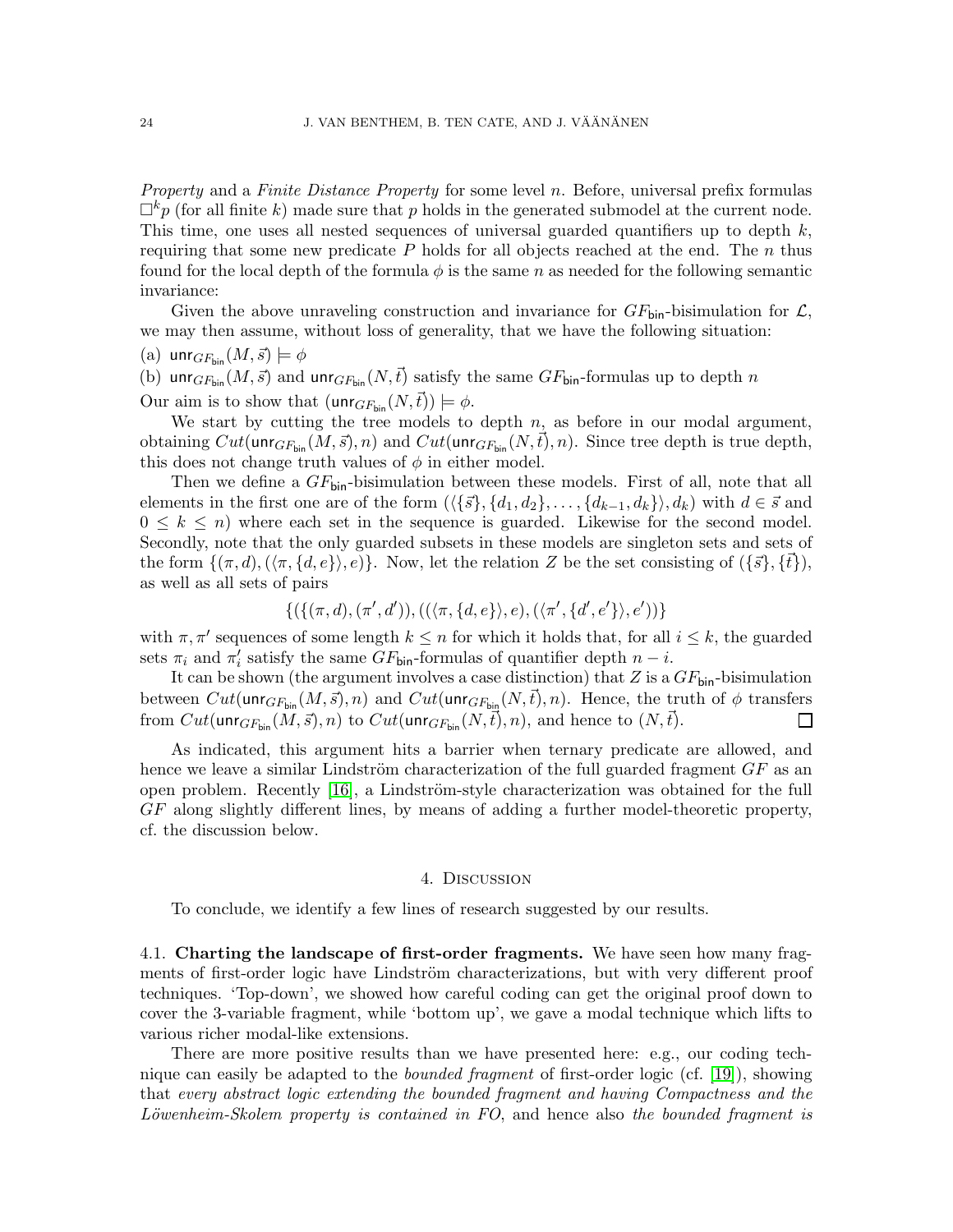maximal with respect to Compactness, the Löwenheim-Skolem property, and invariance for generated submodels (a restriction to binary vocabularies is not necessary here).

However, there is also a 'gap' between the two proof techniques, and logics like the 2-variable fragment, or modal logic with an added 'universal modality' ("true in all nodes, accessible or not") pose a challenge. We may need new proof techniques here, or indeed, a rethinking of what a Lindström theorem should be in such cases. Recently, Otto and Piro [\[16\]](#page-26-18) have characterized modal logic extended with the universal modality as being a maximal system  $\mathcal L$  with respect to Compactness, *invariance for global bisimulations* and also, the Tarski union property (i.e., preservation of  $\mathcal{L}$ -sentences under limits of chains of  $\mathcal{L}\text{-elementary embeddings}$ , and similarly for the guarded fragment. Thus, additional preservation properties may be needed.

4.2. Re-positioning first-order logic in this broader setting. Lindström's theorem in its classical formulation characterizes first-order logic only within the class of its extensions. A natural question to ask in our wider setting is within which broader classes of languages we can characterize first-order logic. Our Theorem [2.3](#page-5-0) gave a partial answer: it characterized first-order logic within the class of extensions of  $FO^3$ . This at once suggests many new questions. For instance, are there extensions of  $FO^2$  not contained in FO that satisfy Compactness and the Löwenheim-Skolem property?  $^4$  $^4$ 

4.3. Down and then up again: adding fixed-point operators. It is well-known that fragments of first-order logic can behave very differently from the full system when it comes to adding transitive closure, or even complete fixed-point extensions. In particular, the *modal*  $\mu$ -calculus remains decidable, just like the basic modal logic, whereas the logic  $LFP(FO)$  extending first-order logic with arbitrary fixed-point operators becomes not recursively enumerable, and indeed  $\Pi^1_1$  complete. While fixed-point logics of both sorts are natural from a computational point of view, they have resisted Lindström-style analysis so far. Here is one question, out of many which suggest themselves following our earlier results:

Question 4.1. Can the modal  $\mu$ -calculus be characterized in terms of bisimulation invari-ance and the finite model property? <sup>[5](#page-24-1)</sup>

4.4. Characterizing logics on specific classes of structures. No Lindström characterizations are known for first-order logic on finite structures, or on trees. Compactness fails for first-order logic on such structures, and, on finite structures, the Löwenheim-Skolem property becomes meaningless. In this paper, we proved one positive result: we showed that GML behaves on trees as first-order logic does on arbitrary structures: it is maximal with respect to Compactness and the Löwenheim-Skolem property. In general, however, this area remains underexplored:  $[12]$  raise the issue of the 'missing Lindström theorem' for finite model theory. Here we state just one related technical question. Given a logic  $\mathcal L$  interpreted on finite structures and a logic  $\mathcal L'$  interpreted on arbitrary structures (both

<span id="page-24-0"></span><sup>4</sup> Theorem [3.5](#page-12-1) gave an extension of *modal logic* not contained in first-order logic which has these properties. <sup>5</sup>This formulation naturally arises in our setting since so many of our modal arguments involved finite

<span id="page-24-1"></span>reachability of nodes from the origin, a typical non-first-order fixed-point notion.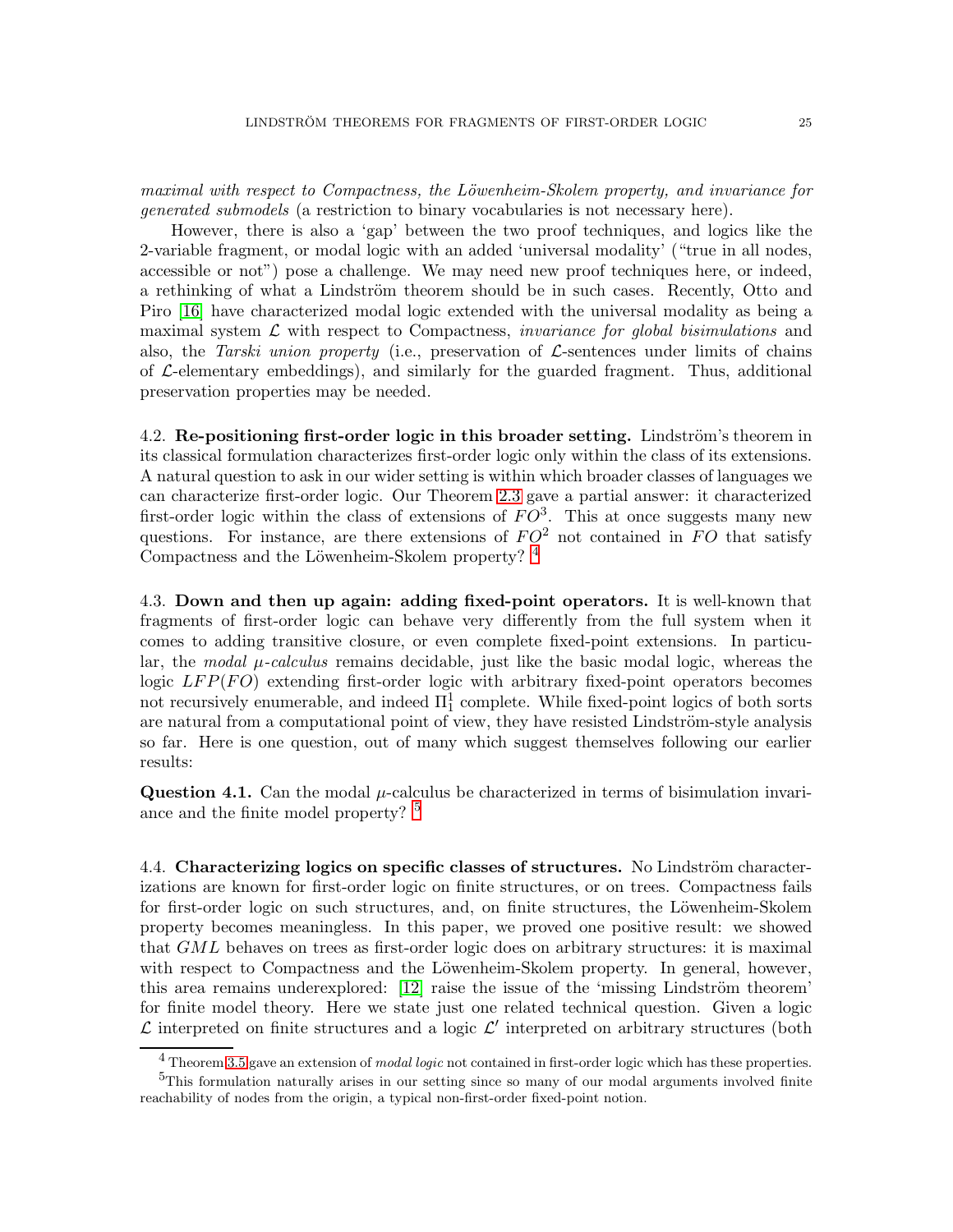satisfying the usual conditions such as closure under the Boolean operations), let us say that  $\mathcal{L}'$  is a conservative extension of  $\mathcal{L}$  if  $\mathcal{L}$  is simply the restriction of  $\mathcal{L}'$  to finite structures.

Question 4.2. Are there extensions of first-order logic on finite structures that have a conservative extension to infinite structures satisfying Compactness and Löwenheim-Skolem?

4.5. Relating different characterizations: the case of interpolation. Finally, taking stock of our results, there is also the more elusive, but still interesting question of "what is a Lindström theorem?". As we already indicated in the introduction, there are many natural ways to characterize the expressive power of a logic, including Lindström theorems, preservation theorems, and characterizations involving Craig interpolation.

And even the Lindström theorems in this paper fall into different classes. Some use Compactness and Löwenheim-Skolem, or some other size-restricting principle of model existence, while others use Compactness and Invariance for Potential Isomorphisms, or some other semantic transfer property of the language. While these formulations both capture first-order logic, we have seen that they diverge for basic modal logic, where we have a characterization of the latter type but not of the former. The precise extent of this phenomenon remains to be understood.

While the picture of 'natural properties' is not quite clear yet, it is noticable that Lindström theorems seem to go hand in hand with *interpolation results* in abstract model theory and related areas. Among the proper extensions of FO the main examples of interpolation are  $L_{\omega_1\omega}$ , its countable admissible fragments  $L_A$ , and second order logic SO. Barwise [\[3\]](#page-26-21) gives a maximality characterization of  $L_{\omega_1\omega}$  and its countable admissible fragments  $L_A$  in terms of a (generalized) recursion theoretic criterion called strict absoluteness. The proof uses interpolation.<sup>[6](#page-25-0)</sup> Also second-order logic has a maximality characterization: SO is the maximal extension of FO in which every definable model class has a " $flat$ " definition in set theory [\[22\]](#page-26-22). Again this result is intimately connected with the (trivial) way in which SO satisfies (single-sorted) interpolation. Finally, the interpolation theorem of  $L_{\infty\omega}$  for entailment along potential isomorphism in [\[2\]](#page-26-23) is related to a maximality characterization of this logic:  $L_{\infty\omega}$  is the maximal extension of FO which is bounded and has the Karp Property [\[4\]](#page-26-24). We feel that this link between Lindström theorems and interpolation theorems requires further analysis.

Moreover, this connection makes sense for our study of fragments as well. Some of our results used interpolation properties already, and in particular, our paradigmatic modal logics have them. Indeed, among fragments, even further types of interpolation property emerge, which fail for first-order logic. Thus, the two major modal logics for which we managed to obtain Lindström theorems, namely basic modal logic and graded modal logic, both possess *uniform interpolation*, a strong form of Craig interpolation where the interpolant can be chosen uniformly for all consequents sharing some specified vocabulary with the antecedent. We would like to understand the impact of this condition on abstract logics in conjunction with our Lindström-style analysis in this paper.

<span id="page-25-0"></span><sup>&</sup>lt;sup>6</sup>It is arguable whether this characterization of  $L_{\omega_1\omega}$  (or  $L_A$ ) should be considered a Lindström type results as strict absoluteness is not a model theoretic condition. However the boundary between generalized recursion theory and infinitary model theory is not very strict.